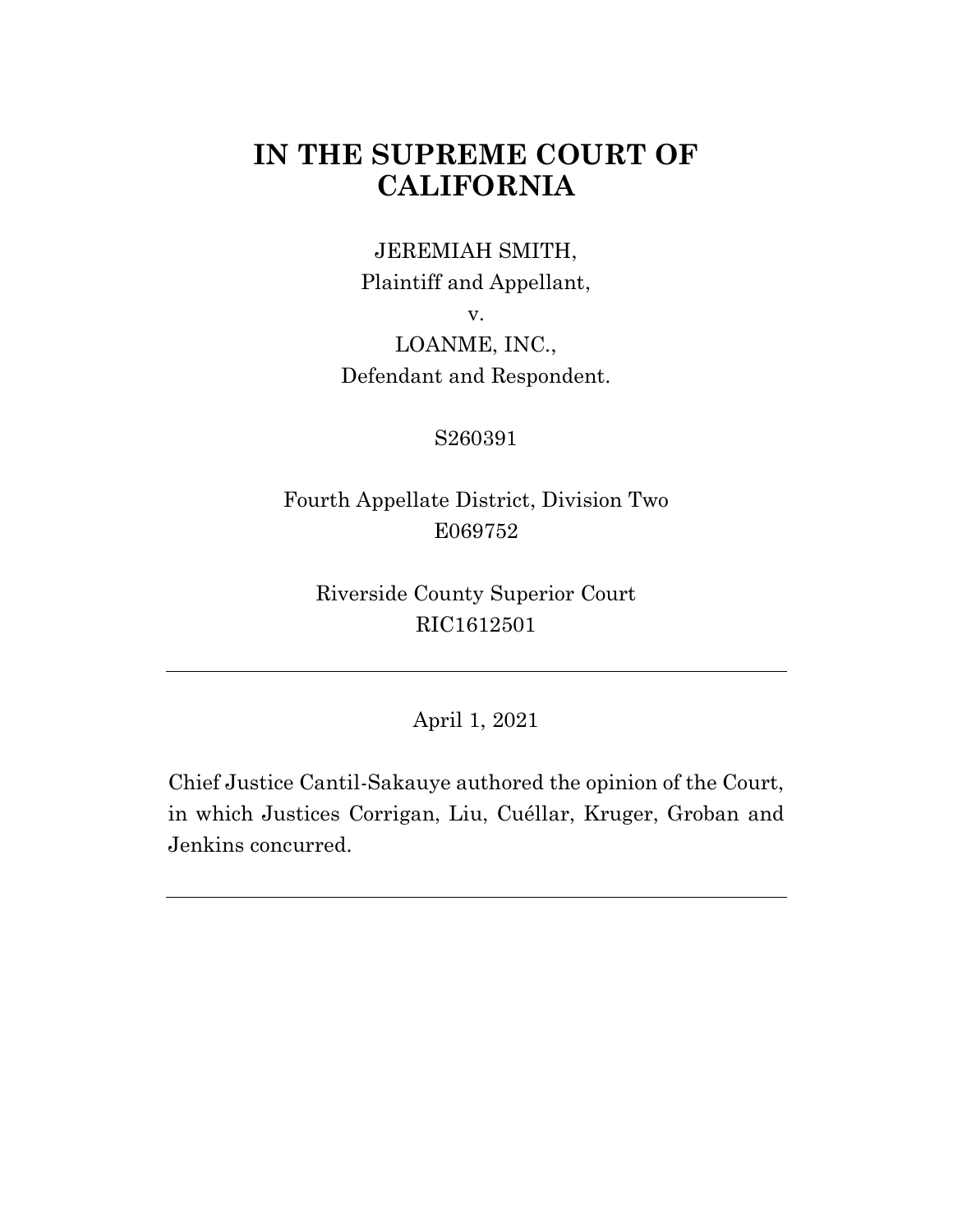# SMITH v. LOANME, INC. S260391

#### Opinion of the Court by Cantil-Sakauye, C. J.

Under Penal Code section 632.7, subdivision (a) (hereinafter section  $632.7(a)$ ),<sup>1</sup> it is a crime when a person "without the consent of all parties to a communication, intercepts or receives and intentionally records, or assists in the interception or reception and intentional recordation of, a communication transmitted between" a cellular or cordless telephone and another telephone. A violation of section 632.7 also can be pursued civilly and lead to the assessment of damages and other appropriate relief. The issue presented in this case is whether section 632.7 applies to the parties to a communication, prohibiting them from recording a covered communication without the consent of all participants, or whether the section is concerned only with recording by persons other than parties (sometimes hereinafter referred to as "nonparties" to the communication), such as an individual who covertly intercepts a phone call and eavesdrops upon it.

The Court of Appeal concluded that section 632.7 applies only to nonparties and does not forbid a party to a phone call transmitted to or from a cellular or cordless telephone from recording the conversation without the consent of the other party or parties. We reach a contrary conclusion and hold that section 632.7 applies to parties as well as nonparties. This

**<sup>1</sup>** All subsequent undesignated statutory references are to the Penal Code.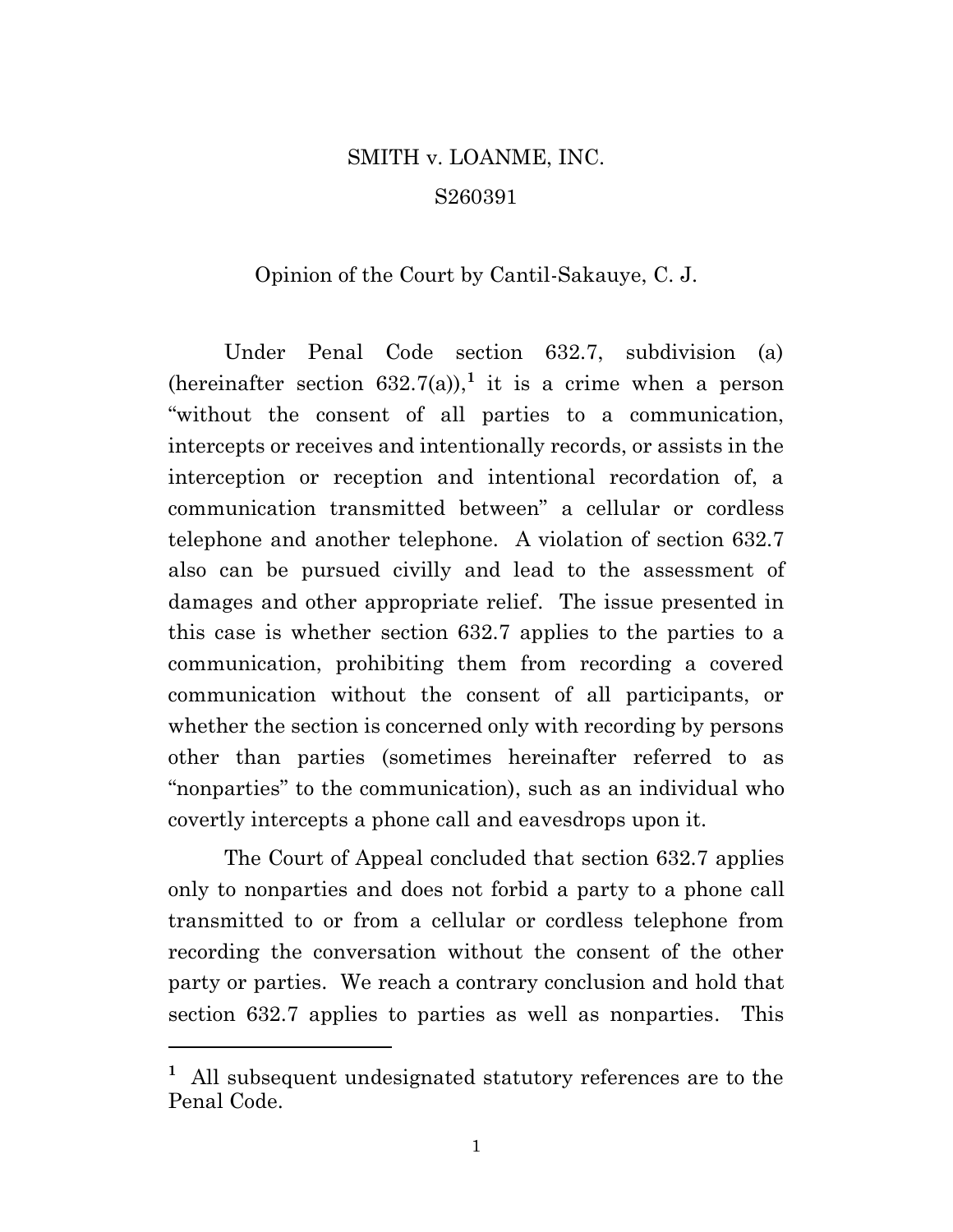interpretation reflects the most sensible reading of the statutory text, is consistent with the relevant legislative history, and advances the Legislature's apparent intent by protecting privacy in covered communications to a greater degree than the Court of Appeal's construction would. Accordingly, we reverse the judgment below and remand the matter to the Court of Appeal for further proceedings consistent with our opinion.

#### **I. FACTUAL AND PROCEDURAL BACKGROUND**

This case arises out of a brief phone conversation. Defendant LoanMe, Inc. (LoanMe) extended a loan to the wife of plaintiff Jeremiah Smith. In October 2015, a LoanMe employee called a phone number Smith's wife had provided. Smith answered, on what he asserts was a cordless phone. Smith advised the LoanMe representative that his wife was not at home. The call then ended, 18 seconds after it began.

LoanMe recorded the call. Three seconds into the call, LoanMe caused a "beep" tone to sound. The LoanMe representative on the call did not orally advise plaintiff that the call was being recorded.

In September 2016, Smith brought suit on behalf of a putative class consisting of "[a]ll persons in California whose inbound and outbound telephone conversations involving their cellular or cordless telephones were recorded without their consent by [LoanMe] or its agent/s within the one year prior to the filing of this action." The complaint alleged that the recording of these calls violated section 632.7.

The parties agreed to a bifurcated bench trial for the court to decide whether Smith consented to having the phone call recorded by continuing the conversation after LoanMe activated the "beep" tone. After listening to the call, the trial court agreed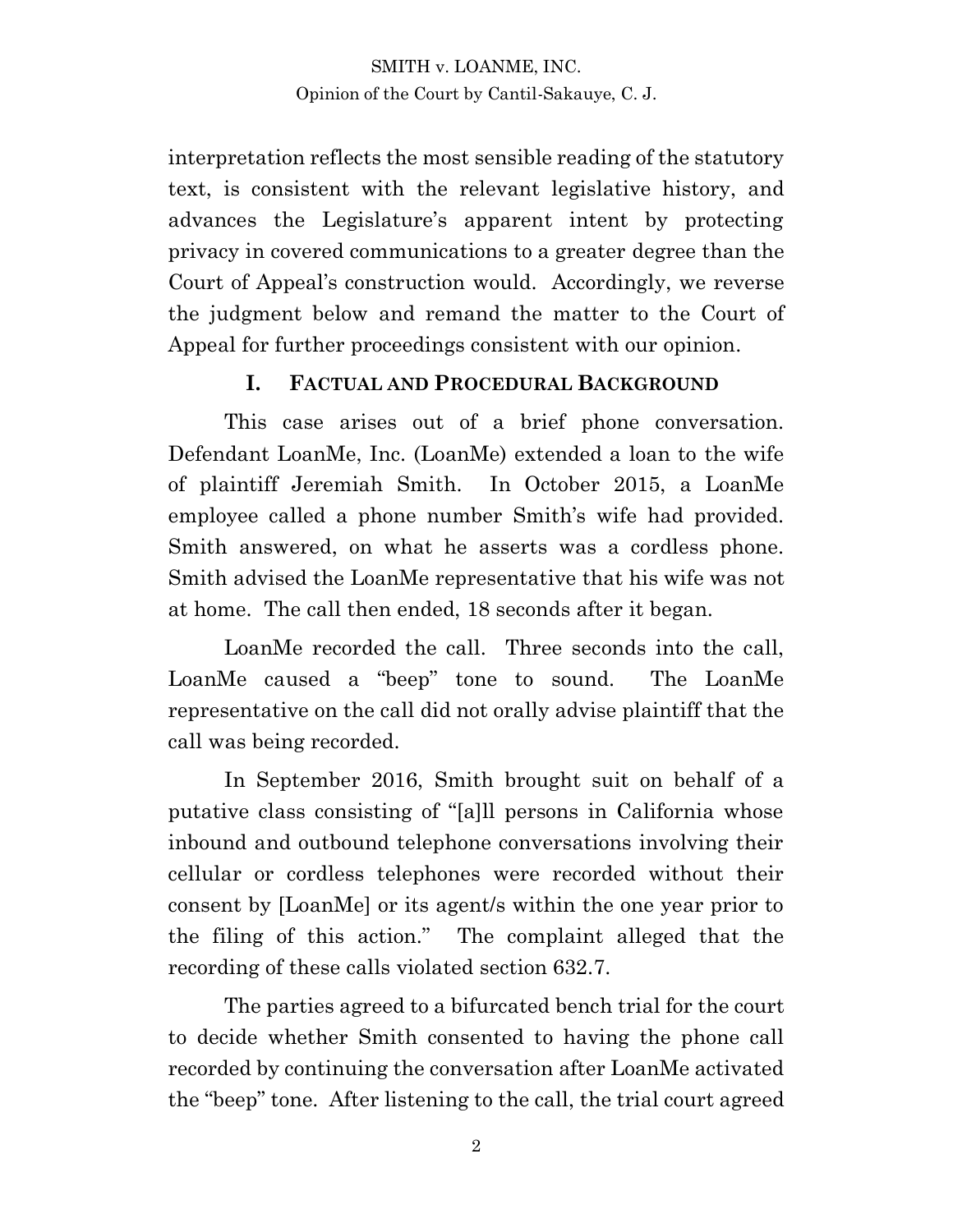with LoanMe that the tone gave Smith adequate notice that the call was being recorded. The trial court subsequently entered judgment in LoanMe's favor.

When Smith sought review, the Court of Appeal did not delve into the consent issue decided by the superior court. Instead, the reviewing court requested supplemental briefing regarding whether section 632.7 prohibits a party from intentionally recording a communication transmitted to or from a cellular or cordless phone, or whether the section forbids only the intentional recording of such communications by persons other than parties. The Court of Appeal ultimately concluded "that section 632.7 prohibits only third party eavesdroppers from intentionally recording telephonic communications involving at least one cellular or cordless telephone. Conversely, section 632.7 does not prohibit the participants in a phone call from intentionally recording it." (*Smith v. LoanMe, Inc.* (2019) 43 Cal.App.5th 844, 848 (*Smith*).) The judgment was affirmed on this basis. (*Ibid*.)

The Court of Appeal regarded section 632.7 as unambiguously applicable only to nonparties. (*Smith*, *supra*, 43 Cal.App.5th at p. 851.) It reasoned, "The statute . . . requires that the interception or receipt of the [covered] communication be without the parties' consent. But the parties to a phone call always consent to the receipt of their communications by each other — that is what it means to be a party to the call (or at least that is part of what it means). In this case, for example, LoanMe consented to Smith's receipt of LoanMe's communications ('Is Mrs. Smith there?'), and Smith consented to LoanMe's receipt of Smith's communications ('No.'). Consequently, the parties to a phone call are incapable of violating section 632.7, because they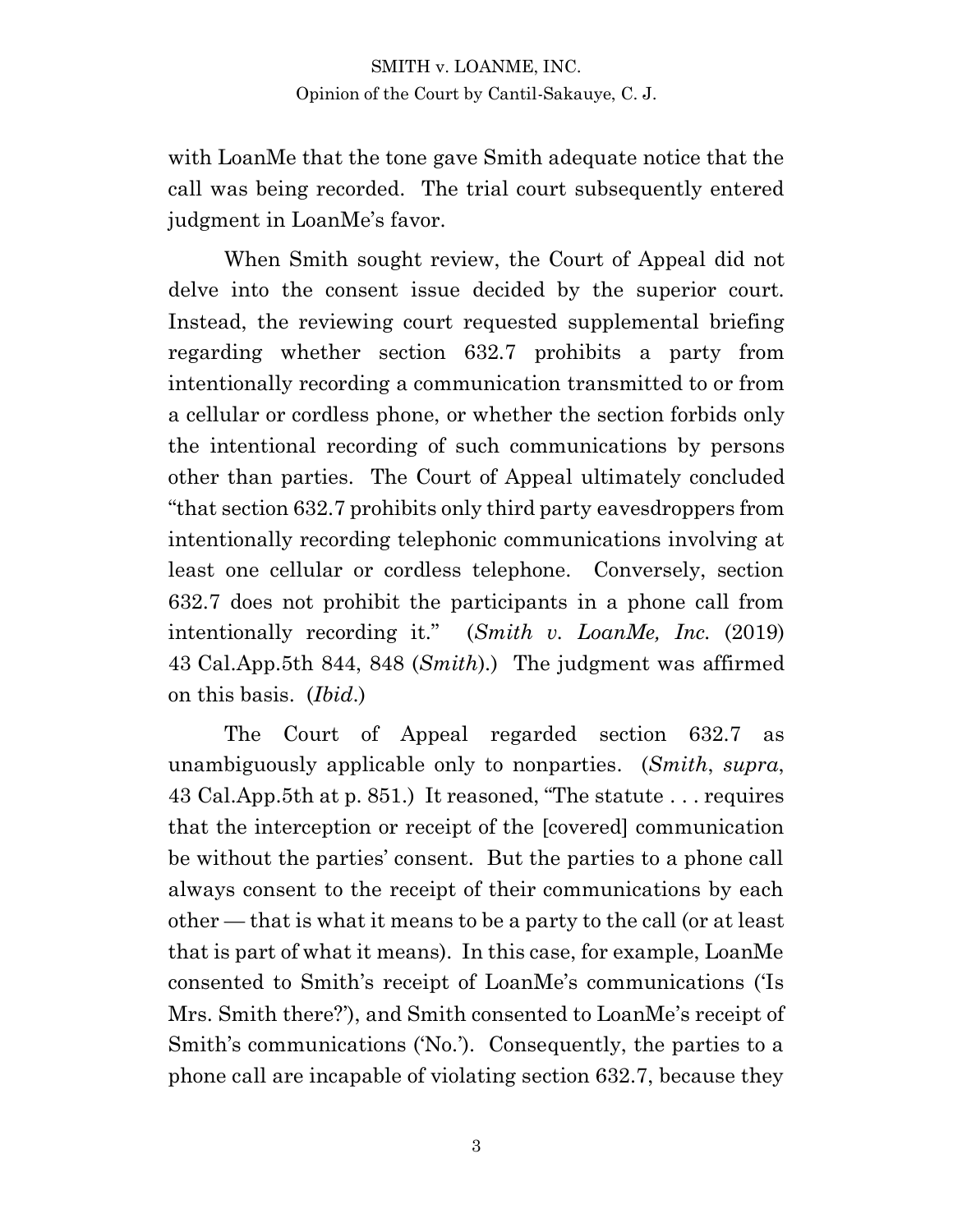do not intercept or receive each other's communications without all parties' consent." (*Ibid*.)

The Court of Appeal also saw its interpretation of section 632.7 as harmonizing this section with sections 632.5 and 632.6, which also address privacy issues implicated by the use of cellular and cordless phones. Sections 632.5 and 632.6 provide for liability when a person "maliciously and without the consent of all parties to the communication, intercepts . . . [or] receives" a communication transmitted between devices including a cellular phone  $(\S 632.5, \text{subd.} (a)$  (hereinafter section  $(632.5(a))$ ) or a cordless phone (§ 632.6, subd. (a) (hereinafter section 632.6(a))). The Court of Appeal determined that these sections cannot reasonably be applied to the parties to a phone call, for reasons including the fact that it was "not clear what it would mean for one party to receive the other party's communications *with malice*." (*Smith*, *supra*, 43 Cal.App.5th at p. 852.) Because sections 632.5 and 632.6 do not apply to the parties to a communication, the Court of Appeal reasoned, section 632.7 should be construed similarly. (*Smith*, at pp. 851–852.) The Court of Appeal also saw it as "absurd" for a party to be held liable under section 632.7 for recording a call when it was "pure happenstance" whether the other party or parties were using cellular or cordless phones, as opposed to landline phones. (*Smith*, at p. 853.)

Finally, the Court of Appeal also saw its reading of section 632.7 as accordant with the relevant legislative history. The court observed that in materials generated during legislative deliberations regarding Assembly Bill No. 2465 (1991–1992 Reg. Sess.) (hereinafter Assembly Bill 2465), the measure through which section 632.7 was added to the Penal Code, the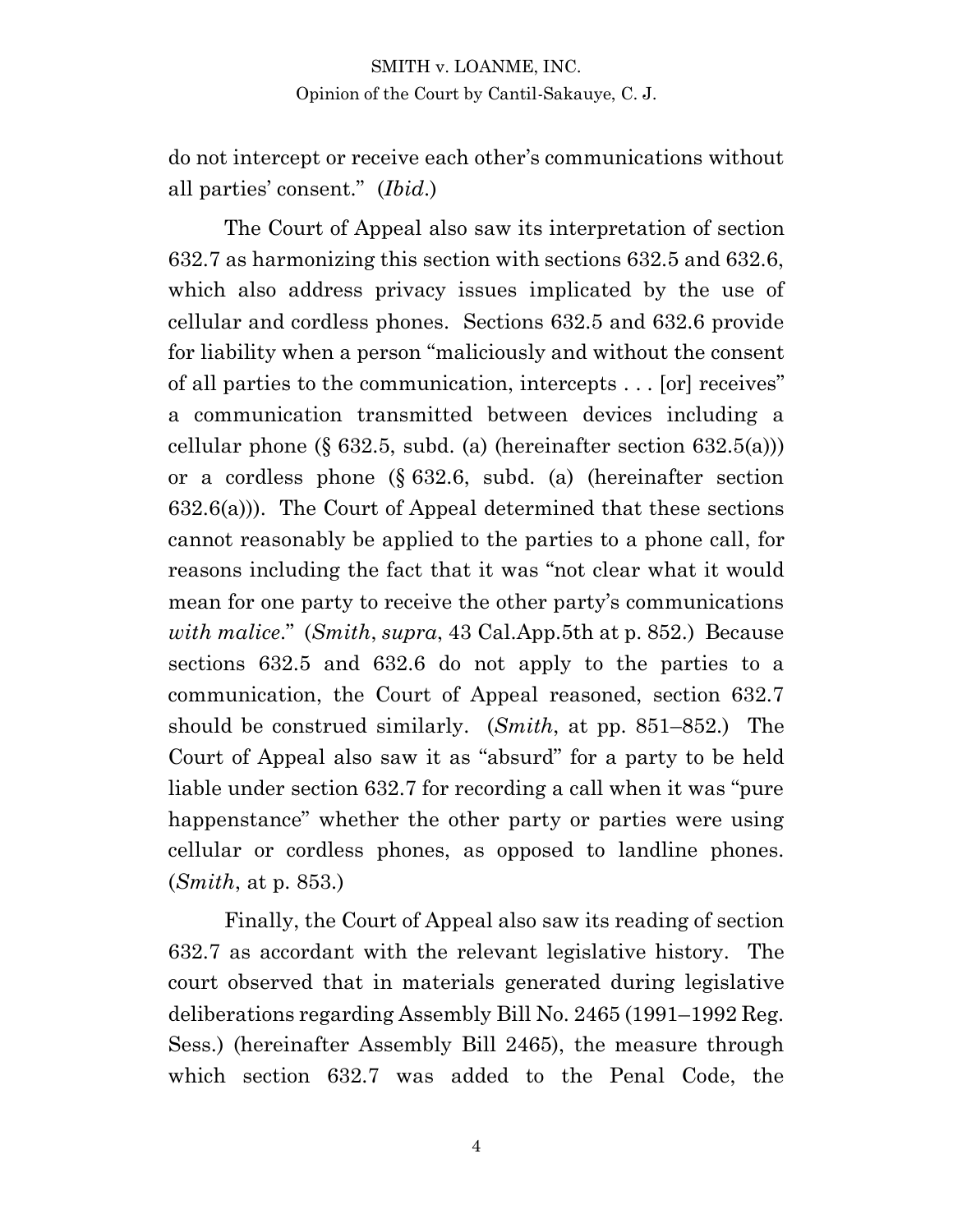Legislature "never shows any concern about recording by parties." (*Smith*, *supra*, 43 Cal.App.5th at p. 859.)

We granted review.

#### **II. DISCUSSION**

The discussion below proceeds as follows. We first examine the text of section 632.7(a), which we determine is most naturally read as prohibiting both parties and nonparties from intentionally recording a covered communication without the consent of all parties to the communication. Because the text conceivably could support the Court of Appeal's interpretation as well, however, we also consult the legislative history and public policy as additional tools to ascertain the Legislature's intent. Upon review of these resources, we conclude that this section applies to the intentional recording of a covered communication regardless of whether the recording is performed by a party to the communication, or by a nonparty.

#### **A. General Principles**

" ' "When we interpret a statute, '[o]ur fundamental task . . . is to determine the Legislature's intent so as to effectuate the law's purpose. We first examine the statutory language, giving it a plain and commonsense meaning. We do not examine that language in isolation, but in the context of the statutory framework as a whole in order to determine its scope and purpose and to harmonize the various parts of the enactment. If the language is clear, courts must generally follow its plain meaning unless a literal interpretation would result in absurd consequences the Legislature did not intend. If the statutory language permits more than one reasonable interpretation, courts may consider other aids, such as the statute's purpose, legislative history, and public policy.' [Citation.] 'Furthermore,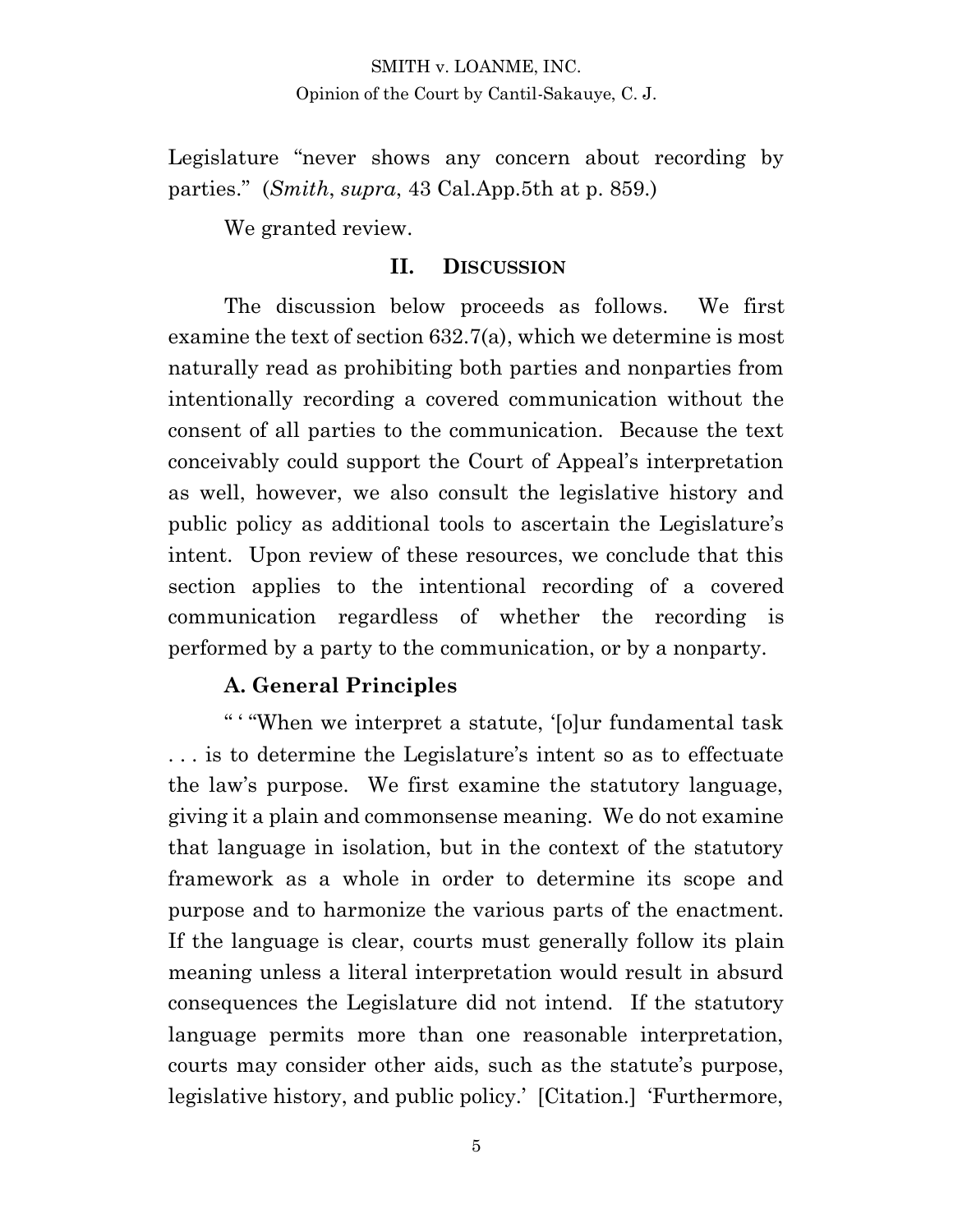we consider portions of a statute in the context of the entire statute and the statutory scheme of which it is a part, giving significance to every word, phrase, sentence, and part of an act in pursuance of the legislative purpose.' " ' " (*Meza v. Portfolio Recovery Associates, LLC* (2019) 6 Cal.5th 844, 856–857.) The interpretation of a statute presents a question of law that this court reviews de novo. (*People v. Jimenez* (2020) 9 Cal.5th 53, 61; *Goodman v. Lozano* (2010) 47 Cal.4th 1327, 1332.)

#### **B. The Context and Provisions of Section 632.7**

Section 632.7 is part of the Invasion of Privacy Act (§ 630) et seq.). As we explained in *Flanagan v. Flanagan* (2002) 27 Cal.4th 766, 768–769 (*Flanagan*), as originally enacted in 1967 this statute replaced "prior laws that permitted the recording of telephone conversations with the consent of one party to the conversation. [Citation.] The purpose of the act was to protect the right of privacy by, among other things, requiring that all parties consent to a recording of their conversation."

A foundational component of the act, section 632, provides for liability when "[a] person . . . intentionally and without the consent of all parties to a confidential communication . . . uses an electronic amplifying or recording device to eavesdrop upon or record the confidential communication, whether the communication is carried on among the parties in the presence of one another or by means of a telegraph, telephone, or other device, except a radio." (*Id*., subd. (a).) Other provisions within the statutory scheme reflect updates that have been made from time to time in response to the emergence of new communication devices. The Legislature augmented the statutory scheme in 1985, 1990, and 1992 "to take account of privacy issues raised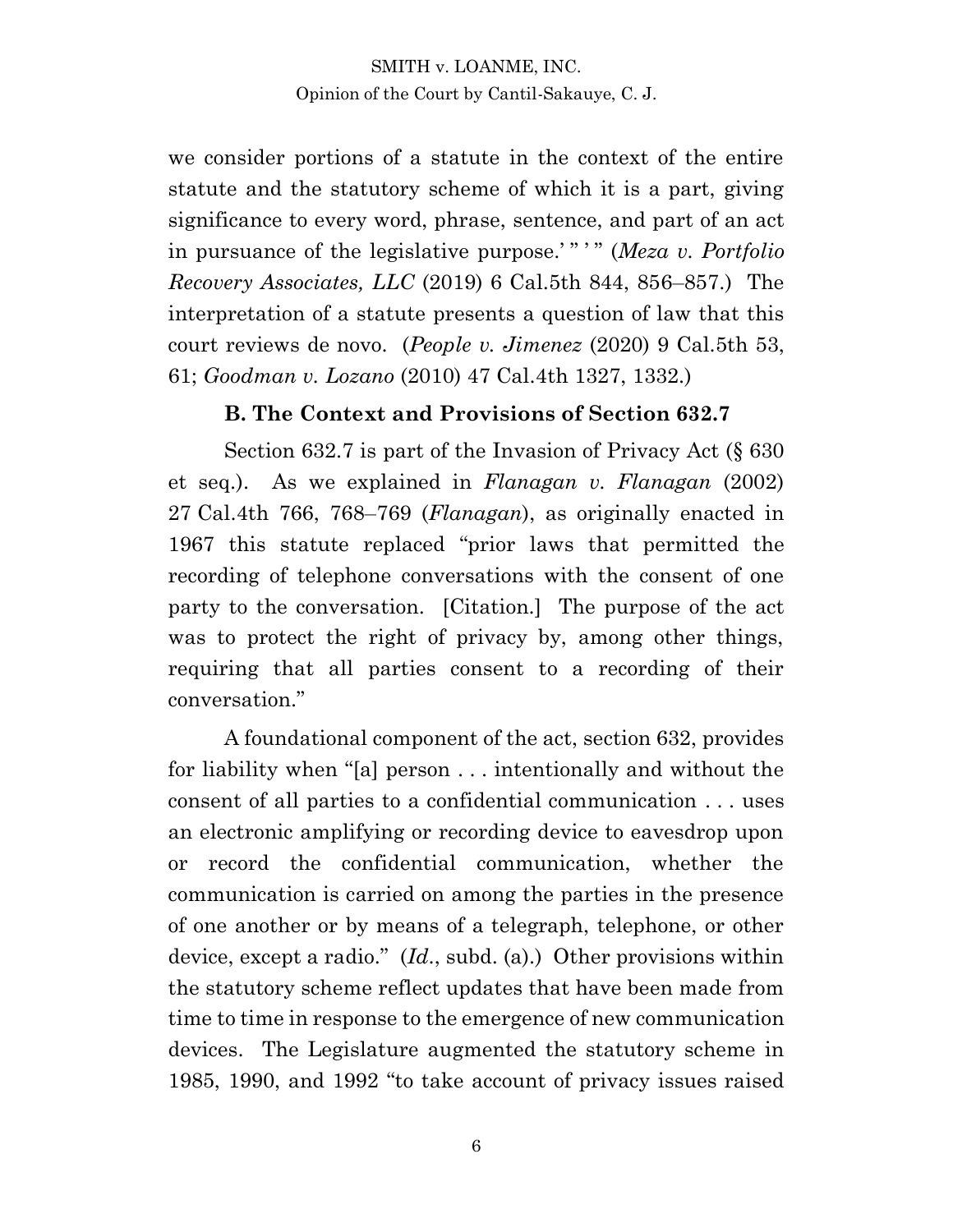by the increased use of cellular and cordless telephones. (See § 632.5, added by Stats. 1985, ch. 909, § 3, p. 2902; § 632.6, added by Stats. 1990, ch. 696, § 4, p. 3269; § 632.7, added by Stats. 1992, ch. 298,  $\S 6$ , p. 1216.) In enacting the first of these amendments[, the Cellular Radio Telephone Privacy Act of 1985], the Legislature found that 'the advent of widespread use of cellular radio telephone technology means that persons will be conversing over a network which cannot guarantee privacy in the same way that it is guaranteed over landline systems.' (Stats. 1985, ch. 909,  $\S 2$ , p. 2900; similar language as to cordless telephones appears in Stats. 1990, ch.  $696, \S 2, \mathbf{p}$ . 3268.) Responding to the problem of protecting the privacy of parties to calls involving cellular or cordless telephones, the Legislature prohibited the malicious interception of calls from or to cellular or cordless phones (§§ 632.5, 632.6) and the intentional interception or recording of a communication involving a cellular phone or a cordless phone (§ 632.7)." (*Flanagan*, at pp. 775–776.)**<sup>2</sup>**

This case concerns the most recent of the revisions discussed in *Flanagan*. Section 632.7(a) provides, "Every person who, without the consent of all parties to a communication, intercepts or receives and intentionally records, or assists in the interception or reception and intentional recordation of, a communication transmitted between two cellular radio telephones, a cellular radio telephone and a landline telephone, two cordless telephones, a cordless telephone and a landline

**<sup>2</sup>** As will be explained in part II.C, section 632.7 does not prohibit the "intentional interception or recording" of a covered communication (*Flanagan*, *supra*, 27 Cal.4th at p. 776); it is concerned instead with the intentional recording of an intercepted or received communication.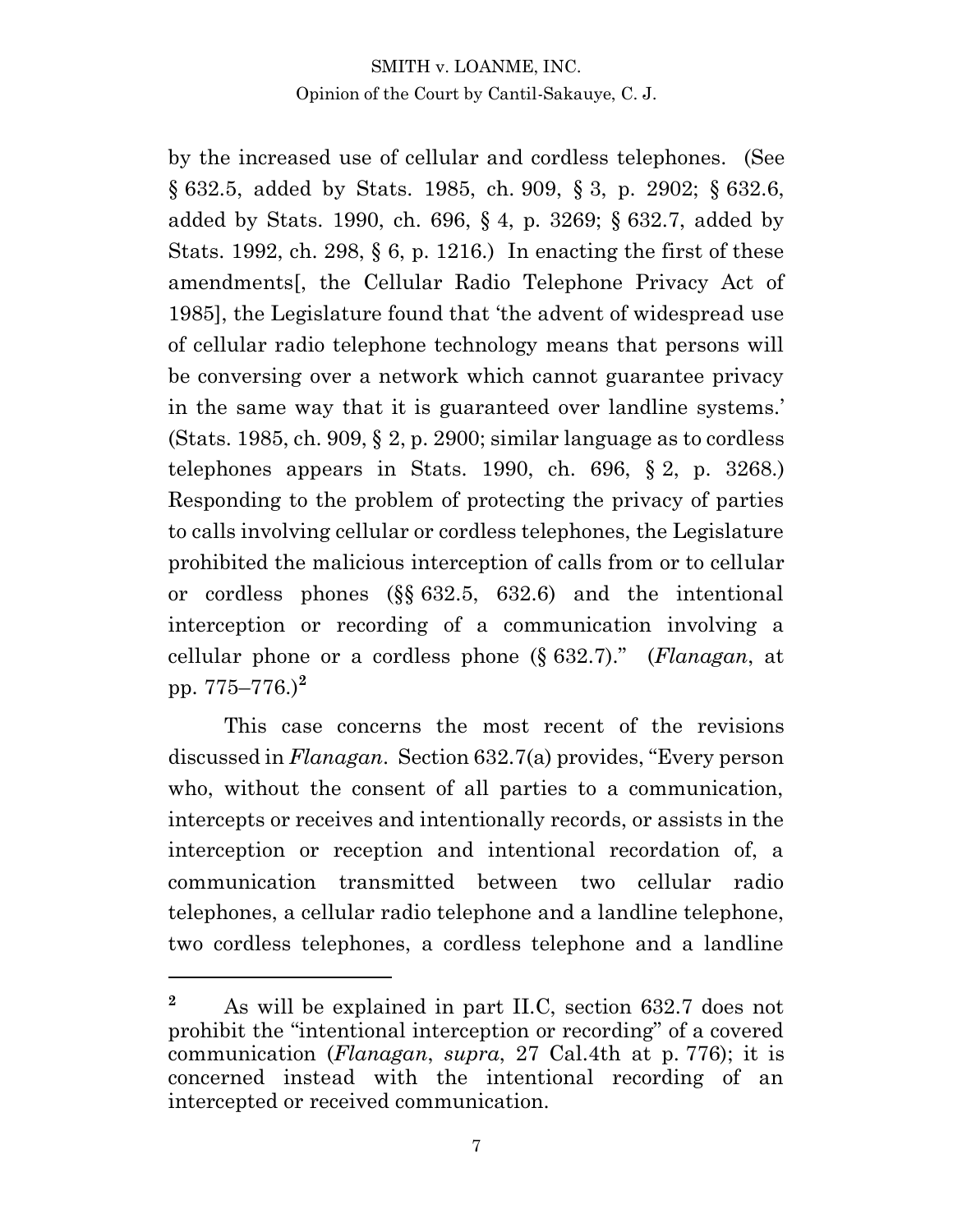telephone, or a cordless telephone and a cellular radio telephone, shall be punished" in the manner the section proceeds to describe. (See also § 637.2 [specifying statutory damages and other remedies for violations of § 632.7].) Subdivision (b) of section 632.7 provides for certain exceptions to this prohibition, and subdivision (c) defines or explains some of the terms as used within the section. **3**

The Court of Appeal's decision below was the first published opinion by a California appellate court to have specifically addressed whether section 632.7 applies to the intentional recording of a communication by a party. The Court of Appeal's interpretation of section 632.7 departs from the majority view of the federal district courts that have considered the same issue. Some of these courts have concluded that the text of section 632.7(a) unambiguously prohibits a party from recording a protected communication without the consent of all other parties. (E.g., *Montantes v. Inventure Foods* (C.D.Cal.,

**<sup>3</sup>** Within section 632.7, subdivision (c), "cellular radio telephone" is defined as "a wireless telephone authorized by the Federal Communications Commission to operate in the frequency bandwidth reserved for cellular radio telephones."  $(Id, subd. (c)(1).)'$  "Cordless telephone" is defined as "a two-way, low power communication system consisting of two parts, a 'base' unit which connects to the public switched telephone network and a handset or 'remote' unit, that are connected by a radio link and authorized by the Federal Communications Commission to operate in the frequency bandwidths reserved for cordless telephones." (*Id*., subd. (c)(2).) Lastly, section 632.7, subdivision (c)(3) explains that " '[c]ommunication' includes, but is not limited to, communications transmitted by voice, data, or image, including facsimile." Several other terms used in section 632.7, including "intercepts," "receives," and "parties," are not similarly defined within the section, or for that matter anywhere in the code chapter in which they appear.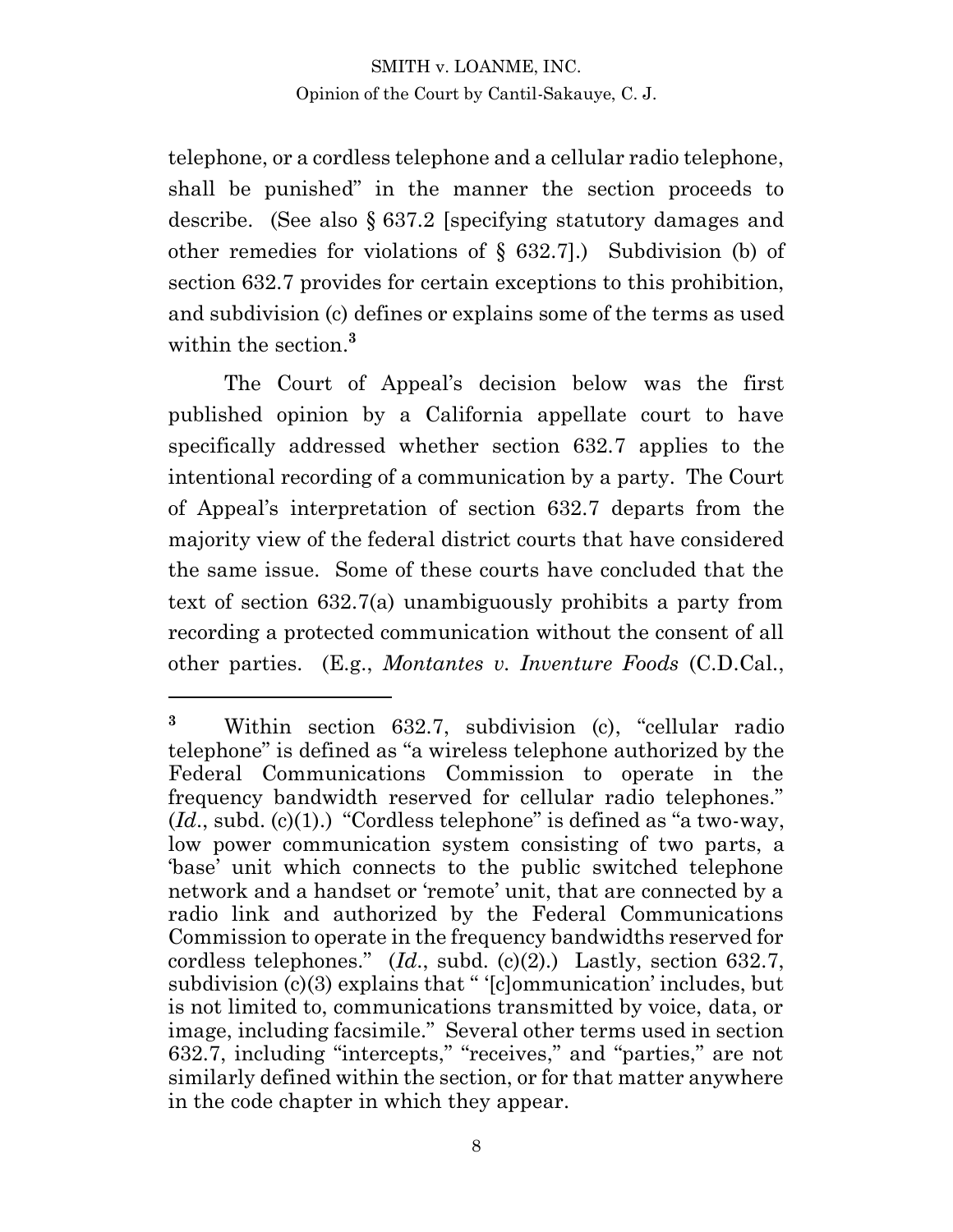July 2, 2014, No. CV-14-1128-MWF(RZx)) 2014 WL 3305578, pp. \*2–\*4; *Ades v. Omni Hotels Management Corp.* (C.D.Cal. 2014) 46 F.Supp.3d 999, 1017–1018.) Other federal courts have regarded the text of section 632.7(a) as ambiguous but read the legislative history as evincing legislative intent that the statute would apply to parties and nonparties alike. (E.g., *Brinkley v. Monterey Fin. Servs., LLC* (S.D.Cal. 2018) 340 F.Supp.3d 1036, 1042–1043; *Simpson v. Best Western Intern., Inc.* (N.D.Cal., Nov. 13, 2012, No. 3:12-cv-04672-JCS) 2012 WL 5499928, pp. \*6–\*9.) Finally, a minority position aligns with the views of the Court of Appeal below and regards section 632.7 as concerned only with intentional recording by persons other than the parties to a communication. (*Young v. Hilton Worldwide, Inc.* (C.D.Cal., July 11, 2014, No. 2:12-cv-01788-R-(PJWx)) 2014 WL 3434117, p. \*1.)

In interpreting section 632.7 as inapplicable to the parties to a communication, the Court of Appeal did not examine our decision in *Flanagan*, *supra*, 27 Cal.4th 766, which contains our most extensive prior discussion of section 632.7. In *Flanagan*, we resolved a split of authority regarding what amounts to a "confidential communication" that section 632, subdivision (a) protects from recording without the parties' consent. We agreed with the view that "a conversation is confidential if a party to that conversation has an objectively reasonable expectation that the conversation is not being overheard or recorded" (*Flanagan*, at p. 768), and rejected an alternative interpretation of the statutory language that we considered less protective of the parties' privacy (*ibid*.). In so holding, we emphasized that the preferred interpretation was more consistent with the protections conferred by sections 632.5, 632.6, and 632.7. These other provisions, we observed, all "protect against interception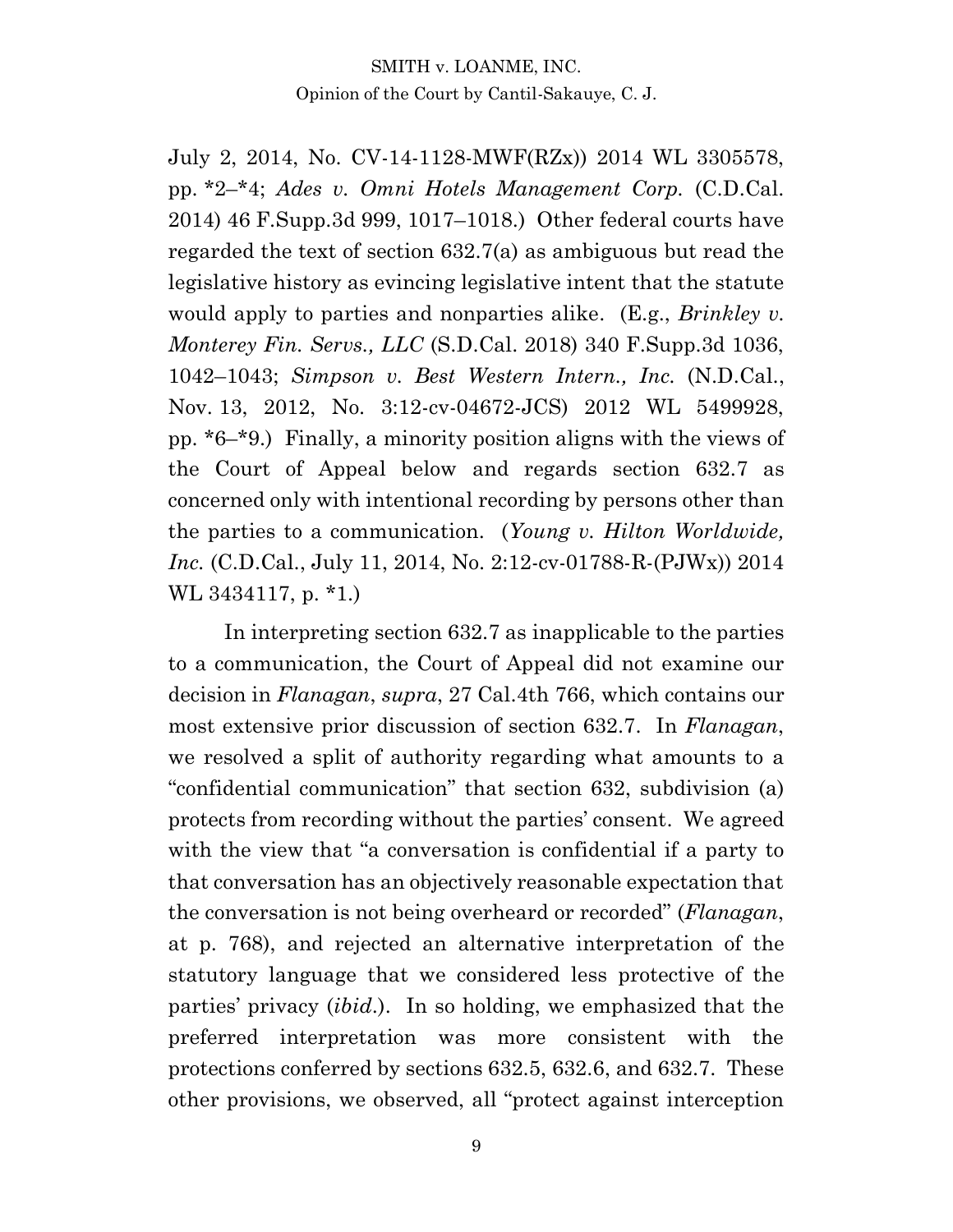or recording of *any* communication. When the Legislature determined that there was no practical means of protecting cordless and cellular phone conversations from accidental eavesdropping, it chose to protect all such conversations from malicious or intentional eavesdropping or recording, rather than protecting only conversations where a party wanted to keep the content secret." (*Flanagan*, at p. 776.) We later added, "Under the construction adopted here, the [Invasion of] Privacy Act is a coherent statutory scheme. It protects against intentional, nonconsensual recording of telephone conversations regardless of the content of the conversation or the type of telephone involved." (*Ibid*.; see also *id*., at p. 771, fn. 2 ["Section 632.7, enacted in 1992, prohibits intentionally intercepting or recording communications involving cellular telephones and cordless telephones. This prohibition applies to all communications, not just confidential communications."]; *Kearney v. Salomon Smith Barney, Inc.* (2006) 39 Cal.4th 95, 122 (*Kearney*) ["it is unlawful under California law for a party to a telephone conversation to record the conversation without the knowledge of all other parties to the conversation"].)

### **C. The Language of Section 632.7, Read in Context, Favors an Interpretation of the Section as Applicable to Parties as Well as Nonparties**

We now look more closely at the language of section 632.7(a), focusing upon its phrasing, "[e]very person who, without the consent of all parties to a communication, intercepts or receives and intentionally records . . . a communication . . . ."

The Court of Appeal read section 632.7(a) as contemplating liability only in situations in which a person (1) intercepts or receives a communication without the consent of all parties to the communication, and (2) intentionally records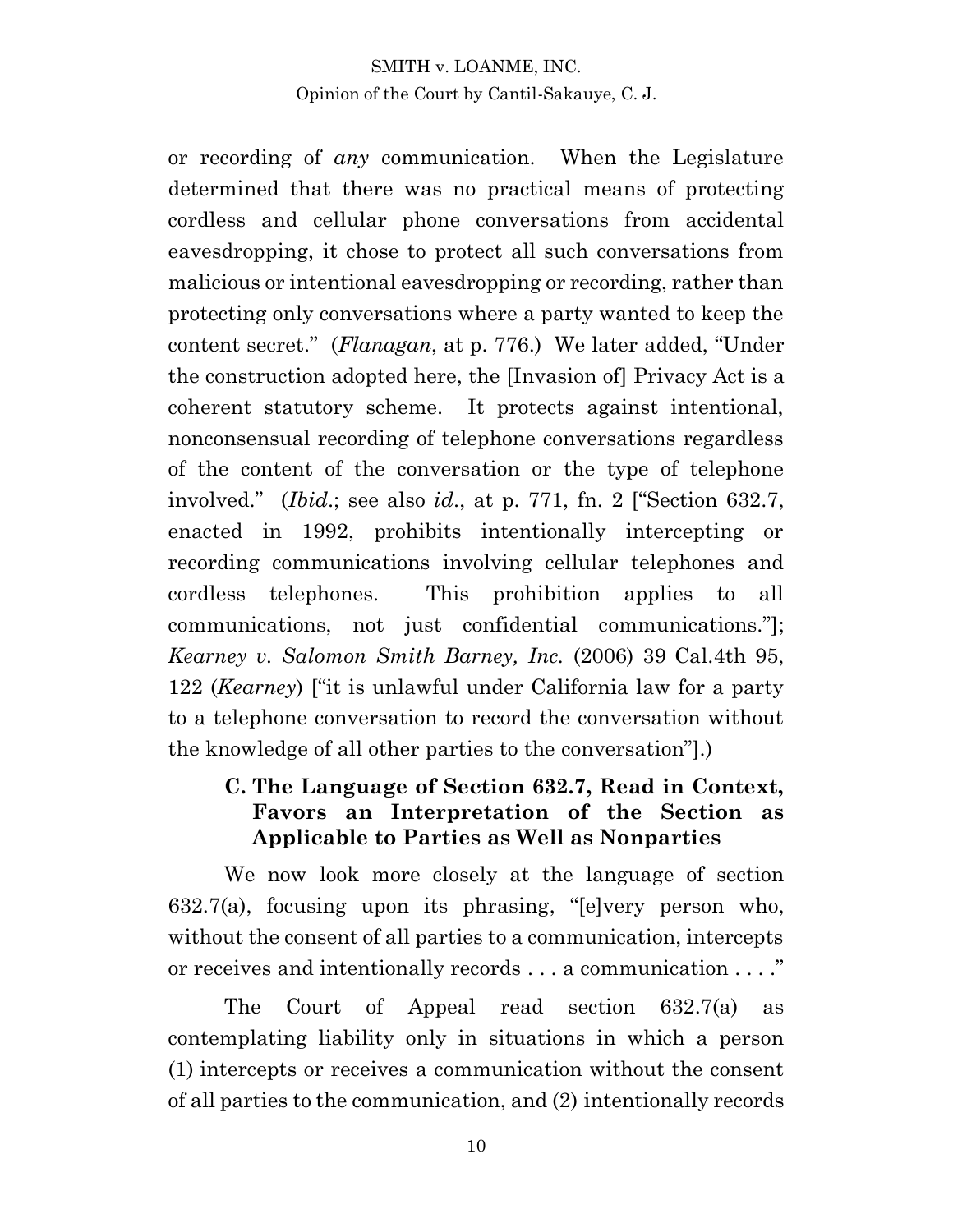the communication without the consent of all parties to the communication. As previously observed, the Court of Appeal relied on this construction of section 632.7(a) in concluding that recording by a party to a phone call is not prohibited under this provision because the parties to a call normally consent to other participants' "receipt" of their input.

A different interpretation of section 632.7(a) would read its consent language as directed at the recording component of the offense, with the section's "intercepts or receives" phrasing specifying the circumstances in which a person may become privy to a covered communication. Under this interpretation of section 632.7(a), there is no doubt regarding its applicability to parties as well as nonparties to a communication. Although parties might normally be regarded as consenting to the receipt of their communications by other parties to a call, this acquiescence would not, by itself, necessarily convey their consent to having these communications recorded. **4**

We conclude that the second of these interpretations represents the more plausible reading of section 632.7(a). Within section 632.7(a), the interception or receipt of a covered communication is not so much a discrete subject of consent as it is a description of the circumstances in which the prohibited act of *recordation* without proper consent may occur. Such a construction aligns with how phrasing comparable to that found

**<sup>4</sup>** The circumstances involved with certain kinds of communications may lead to a reasonable inference that a party sending a communication has consented to having it recorded by the intended recipient — recordation would be expected with a facsimile or text transmission, for example. (See § 632.7, subd. (c)(3) [defining "communication" as including facsimile transmissions].)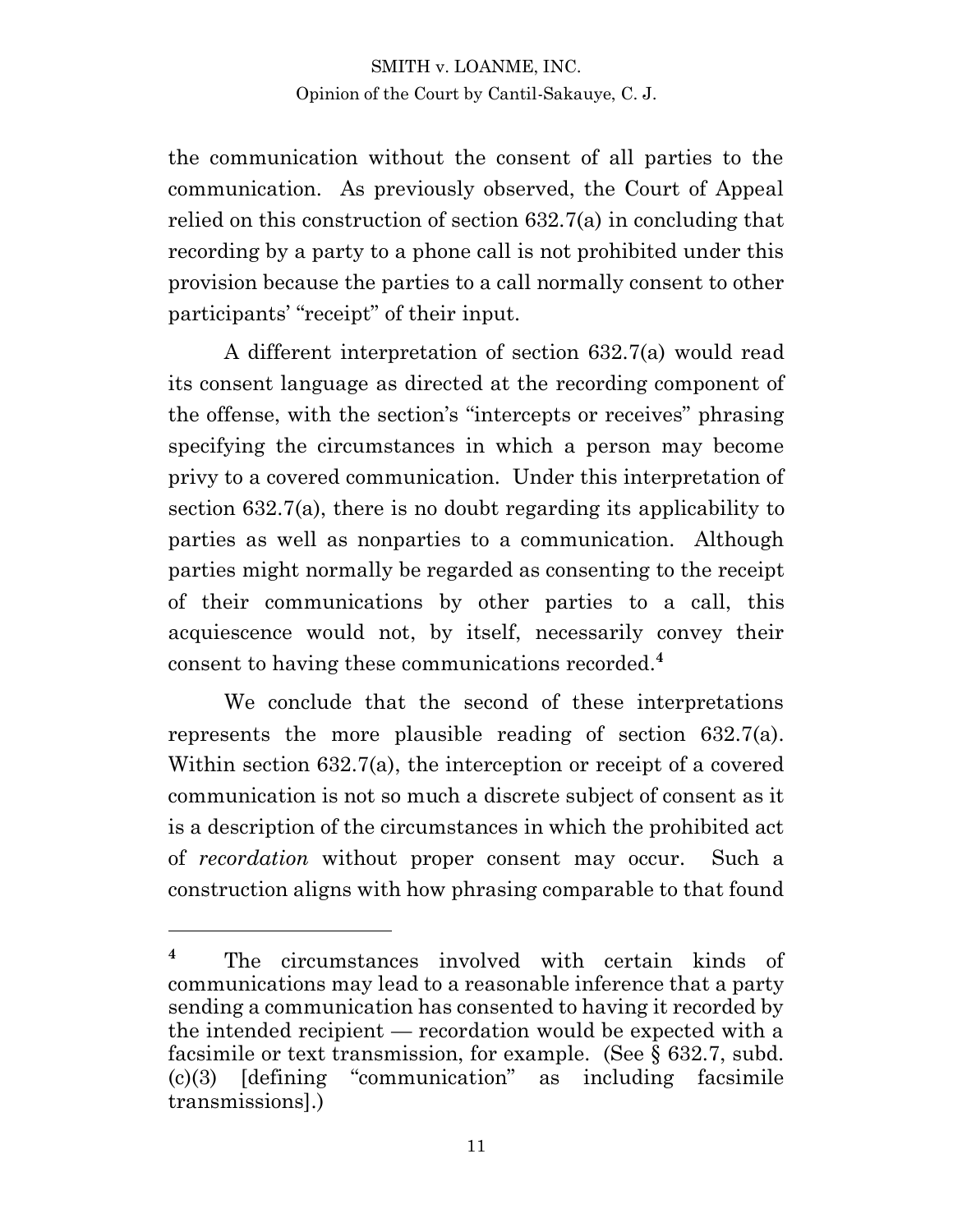in section 632.7(a) would be understood in other contexts. Consider, for example, a rule providing that "any person who, without the prior consent of the court, receives a jury summons and fails to report to jury duty, shall be guilty of contempt." In this example, the receipt of the jury summons is obviously not the target of the consent language; it is simply a fact that, when coupled with an unconsented-to failure to appear, can lead to liability. The language of section 632.7(a) communicates a similar rule.**<sup>5</sup>**

This interpretation of section 632.7(a) finds some support elsewhere in the statutory scheme. When the Legislature added section 632.7 to the Penal Code through Assembly Bill 2465, it also amended section 633.5 to add a reference to section 632.7 as follows: "Nothing in Section 631, 632, 632.5, 632.6, *or 632.7* prohibits one party to a confidential communication from recording the communication for the purpose of obtaining evidence reasonably believed to relate to the commission by another party to the communication of" certain crimes. (Stats.

<sup>&</sup>lt;sup>5</sup> One might also draw an analogy to the language in section 632, subdivision (a) prohibiting a person from, intentionally and without the consent of all parties to a confidential communication, using "an electronic amplifying or recording device to eavesdrop upon or record the confidential communication." Just as liability under section 632 would not be avoided by the parties' consent to someone using an electronic amplifying or recording device for some purpose *other* than eavesdropping upon or recording a communication, the consent language in section 632.7(a) is not properly understood as separately directed at a discrete "intercepts or receives" component of the course of conduct proscribed by this section.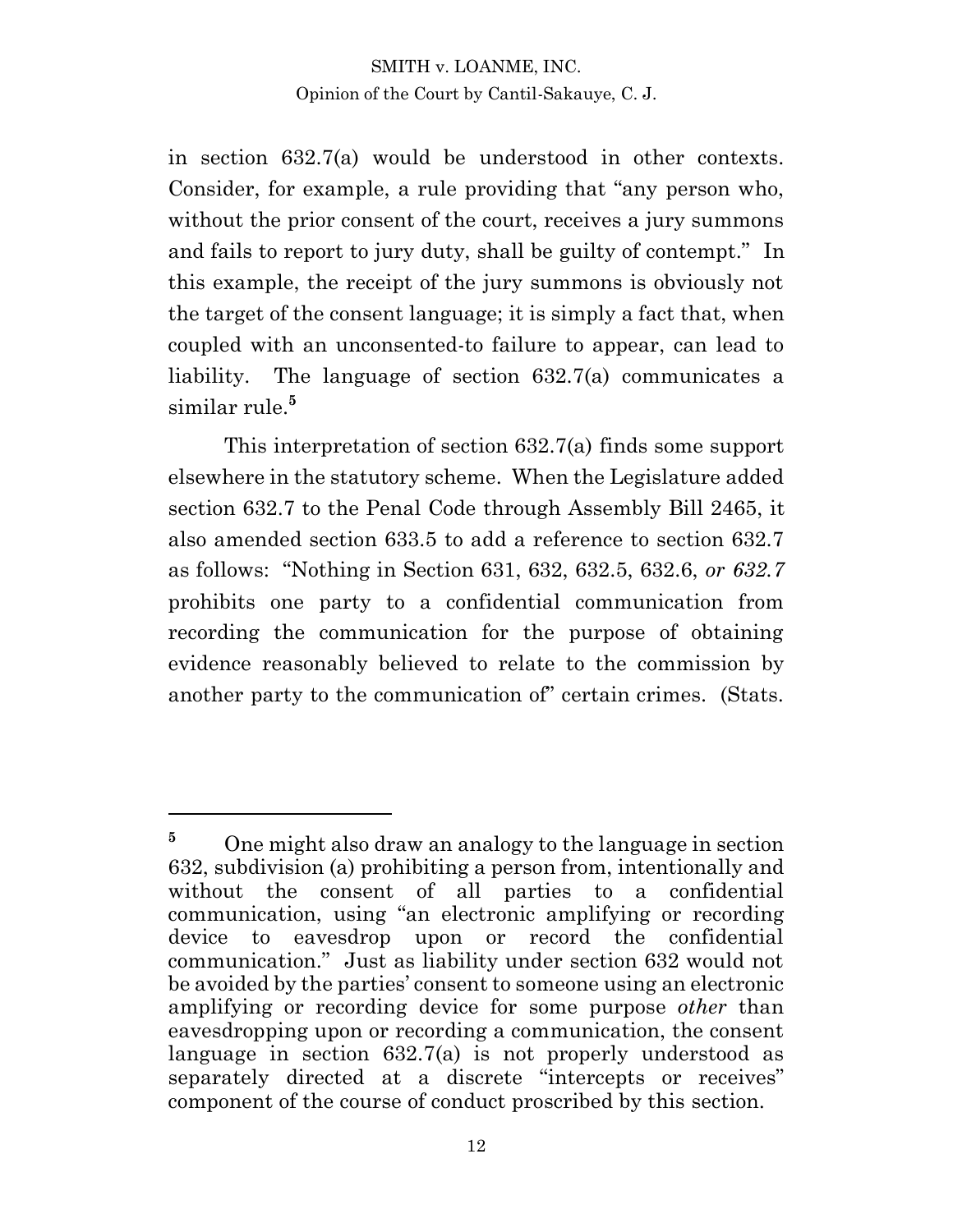1992, ch. 298, § 9, p. 1218, italics added.)**<sup>6</sup>** The inclusion of this reference to section 632.7 within section 633.5 suggests that the legislators who enacted Assembly Bill 2465 believed section 632.7 could apply to parties.**<sup>7</sup>**

Meanwhile, nothing within this scheme provides concrete evidence of a contrary intention. As previously mentioned, the Court of Appeal regarded its interpretation as harmonizing section 632.7's provisions with those of sections 632.5 and 632.6, which apply when a person "maliciously and without the consent of all parties to the communication, intercepts, receives, or assists in intercepting or receiving a communication" involving a cellular or cordless telephone.  $(\S\$  632.5(a), 632.6(a).)<sup>8</sup> The Court of Appeal reasoned that it was difficult to fathom how a party could "maliciously" receive a communication. (*Smith*, *supra*, 43 Cal.App.5th at p. 852.) And because sections 632.5 and 632.6 do not appear to have parties in mind, the Court of Appeal determined, section 632.7 should be construed as similarly limited to nonparties. (*Smith*, at pp. 851–852.) In a related vein, LoanMe argues that the word "receives," as used in sections 632.5(a) and 632.6(a),

**<sup>6</sup>** A similar reference to section 632.7 still appears in section 633.5, notwithstanding subsequent amendments to the latter section.

**<sup>7</sup>** It is true that section 633.5 also references sections 632.5 and 632.6, which are less obviously applicable to parties. But even if the Legislature may have been overcautious in adding these references to section 633.5, that does not mean that the later Legislature that enacted Assembly Bill 2465 should be understood as having added surplusage to the statute.

**<sup>8</sup>** Section 632.6(a), but not section 632.5(a), includes language addressing a situation in which a conversation is conducted between a cellular phone and a cordless phone.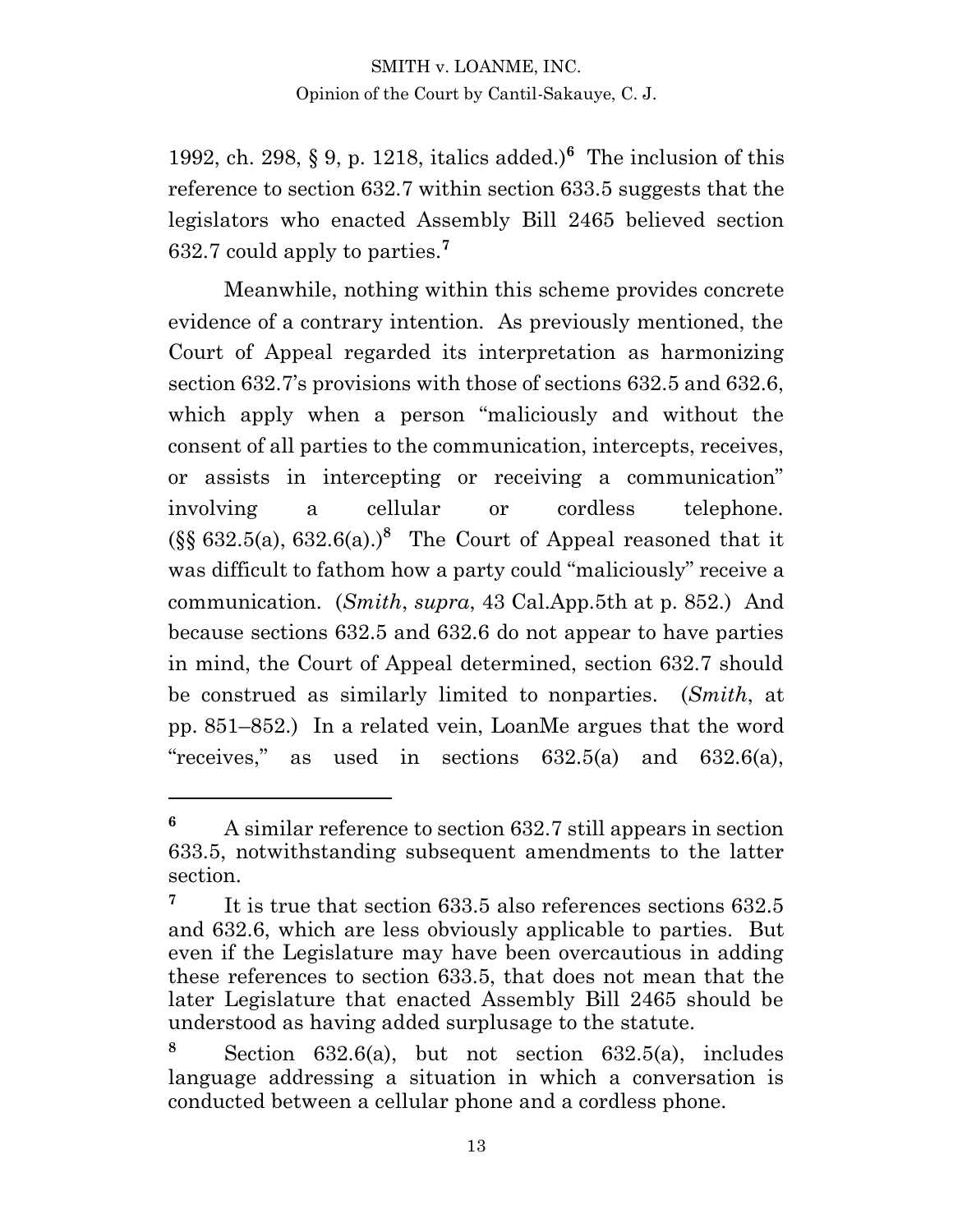contemplates only persons who receive communications without the parties' consent, and that this word should carry the same meaning as it appears in section 632.7(a).

These arguments overlook important differences between the language within sections 632.5(a) and 632.6(a) on the one hand, and section 632.7(a) on the other. It is one thing to describe a person as someone who "*maliciously* and without the consent of all parties to the communication . . . intercepts . . . [or] receives . . . a communication" ( $\S$  632.5(a), italics added; see also § 632.6(a) [same]), and another to address a person who "without the consent of all parties to a communication . . . intercepts or receives *and intentionally records* . . . a communication" (§ 632.7(a), italics added). The additional language regarding recordation within section 632.7(a), and section 632.7(a)'s lack of a malice requirement, function to describe a class of potential perpetrators that includes parties, even if sections 632.5(a) and 632.6(a) do not. Although it may be challenging to envision how a party could maliciously receive a covered communication, it is not so hard to grasp how a party could just receive such a communication, without malice. That, or interception, is all that section 632.7(a) requires when accompanied by intentional recording without the necessary consent.

Thus, if we had to decide upon an interpretation of section 632.7(a) based solely on the statutory language, we would conclude that this provision's prohibition of intentional recording without the consent of all parties should be construed as applicable to parties as well as nonparties. But even though we regard this as the most sensible reading of section 632.7(a), we cannot say that the statutory language is so clear as to be unambiguous. Therefore, we also review the pertinent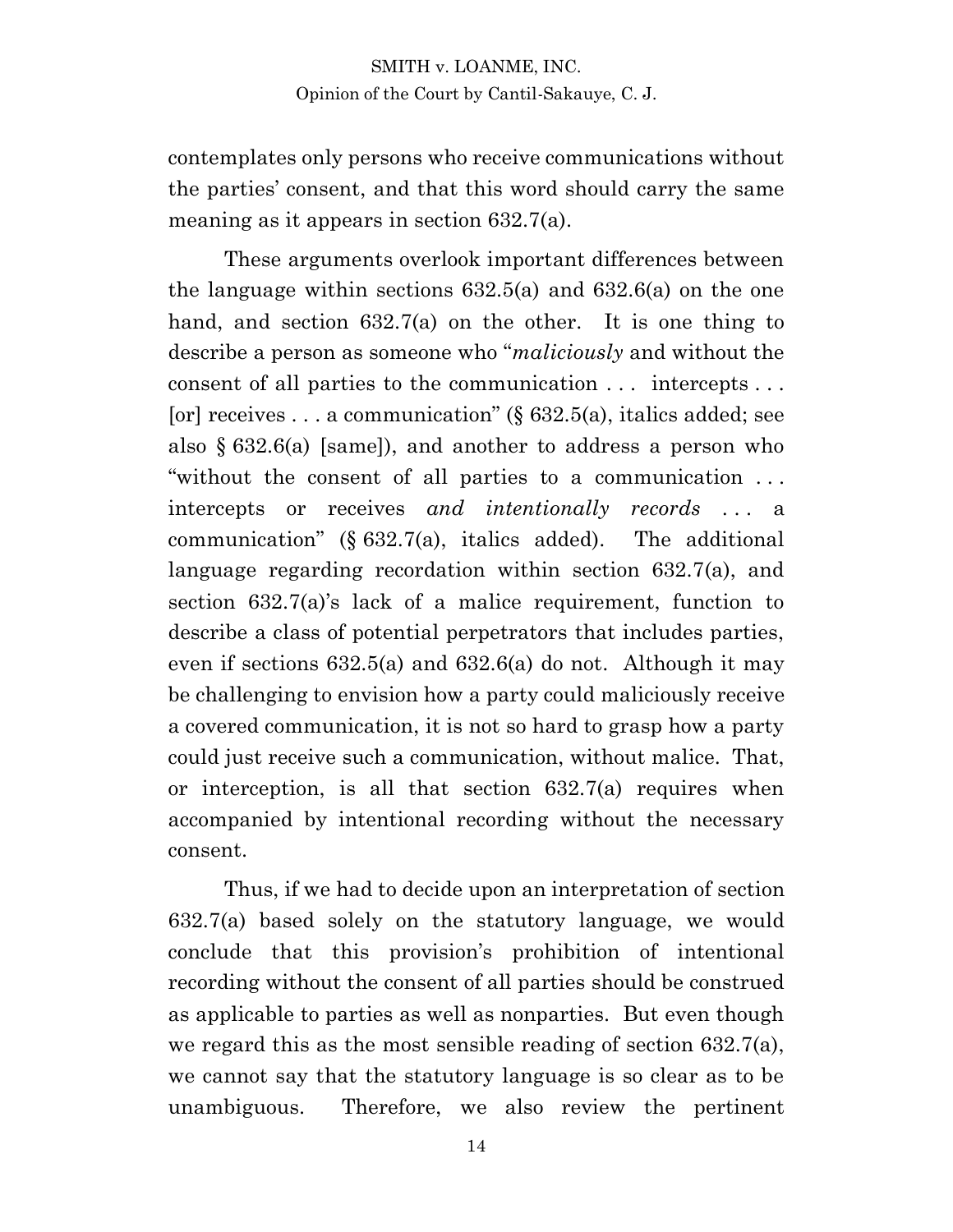legislative history, which confirms our interpretation by shedding light on what the Legislature sought to accomplish by adding section 632.7 to the Penal Code. (See *Scher v. Burke* (2017) 3 Cal.5th 136, 148–150.)

### **D. The Legislative History and Background of Section 632.7 Are Consistent with Its Application to Parties**

The legislative history of Assembly Bill 2465 comports with our reading of section 632.7 as announcing a general prohibition against the intentional recording of a covered communication without the consent of all parties, regardless of whether the recording is performed by a party to the communication or by someone else.

Committee analyses of Assembly Bill 2465, as well as other materials within the legislative record, establish that section 632.7 responded to concerns that existing law did not prohibit the recordation of communications involving a cellular or cordless telephone. One committee analysis of the measure explained, "Under current law, it is only illegal to intercept a conversation transmitted between the [*sic*] cellular or cordless telephones. There is no prohibition against recording a conversation transmitted between cellular or cordless phones. By comparison, it is currently illegal to intercept or record a conversation between traditional telephones. There appears to be no sound policy reason behind this discrepancy." (Assem. Com. on Pub. Safety, Analysis of Assem. Bill No. 2465 (1991– 1992 Reg. Sess.) as amended Mar. 9, 1992, p. 1, underscoring omitted; see also Sen. Rules Com., Off. of Sen. Floor Analyses, Analysis of Assem. Bill No. 2465 (1991–1992 Reg. Sess.) as amended June 1, 1992, p. 1; Sen. Com. on Judiciary, Analysis of Assem. Bill No. 2465 (1991–1992 Reg. Sess.) as amended June 1,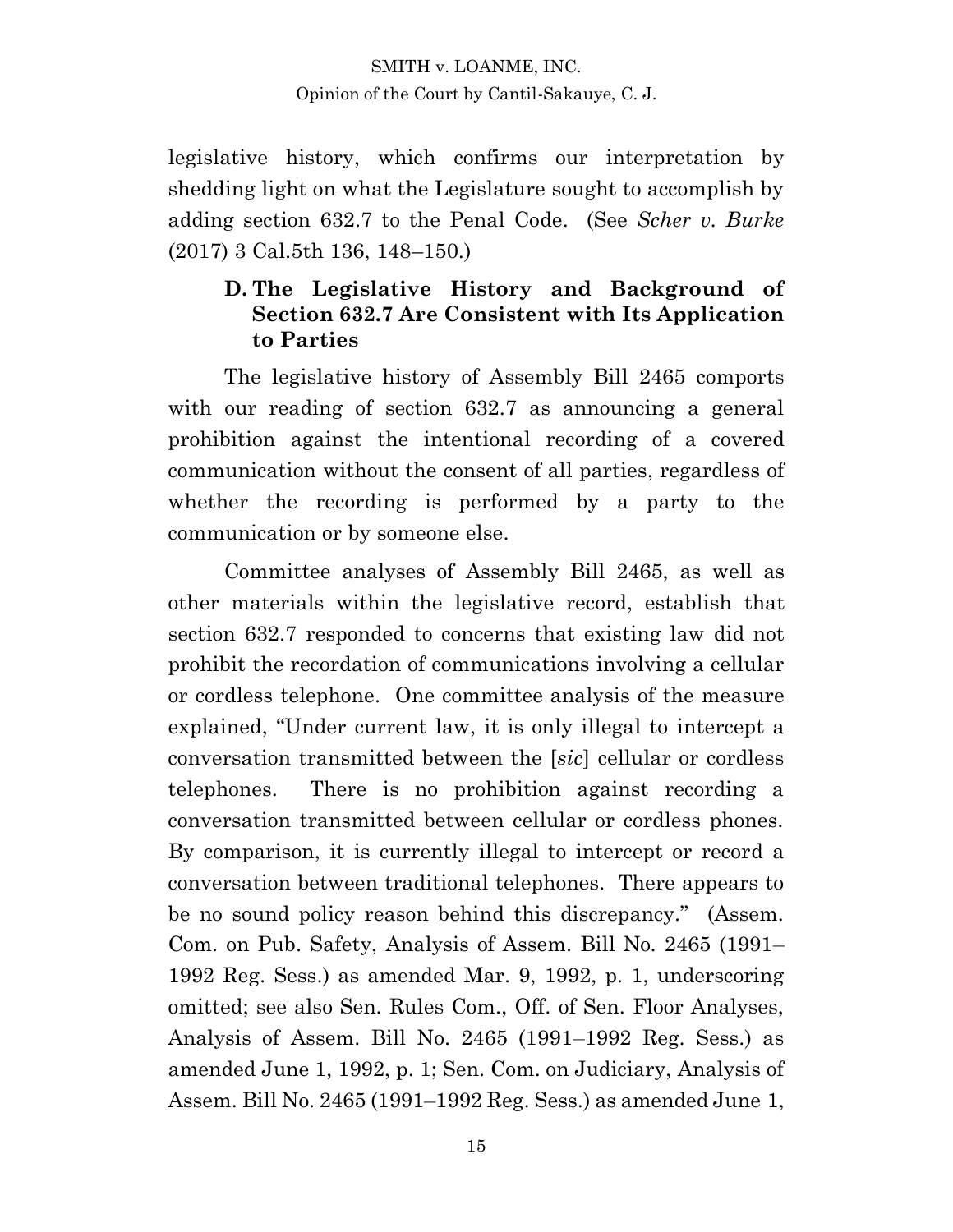1992, pp. 2, 3.) These concerns apparently owed to a sense that communications involving cellular or cordless telephones might represent "radio" communications that section 632 expressly excludes from its purview, or that these communications could not be regarded as "confidential" under section 632 because they could be overheard by eavesdroppers using a radio scanner. (Sen. Com. on Judiciary, Analysis of Assem. Bill No. 2465, at p. 3; Ops. Cal. Legis. Counsel, No. 27958 (Dec. 17, 1991) Invasion of Privacy, pp. 2, 5–6.) **9**

Providing additional context, another committee analysis of Assembly Bill 2465 described the rationale behind section 632.7 as follows: "According to the author, [¶] [t]he primary intent of this measure is to provide a greater degree of privacy and security to persons who use cellular or cordless telephones. Specifically, AB 2465 prohibits persons from recording conversations transmitted between cellular or cordless telephones. [¶] Under current law, it is only illegal to 'maliciously' intercept a conversation transmitted between the above-identified telephones. There is no prohibition against recording a conversation transmitted between cellular or cordless telephones. [¶] By comparison, it is currently illegal to 'intentionally' intercept or record a conversation transmitted between landline, or traditional, telephones. [¶] AB 2465 recognizes the distinction between traditional, landline

<sup>&</sup>lt;sup>9</sup> Whether a court should arrive at the same interpretation of section 632 as the one apparently accepted by the Legislature that passed Assembly Bill 2465 is an issue we need not address here. We note without further comment, though, that some federal case law regards section 632 as applicable to communications involving a cellular phone. (E.g., *Brinkley v. Monterey Fin. Servs., LLC*, *supra*, 340 F.Supp.3d at p. 1042.)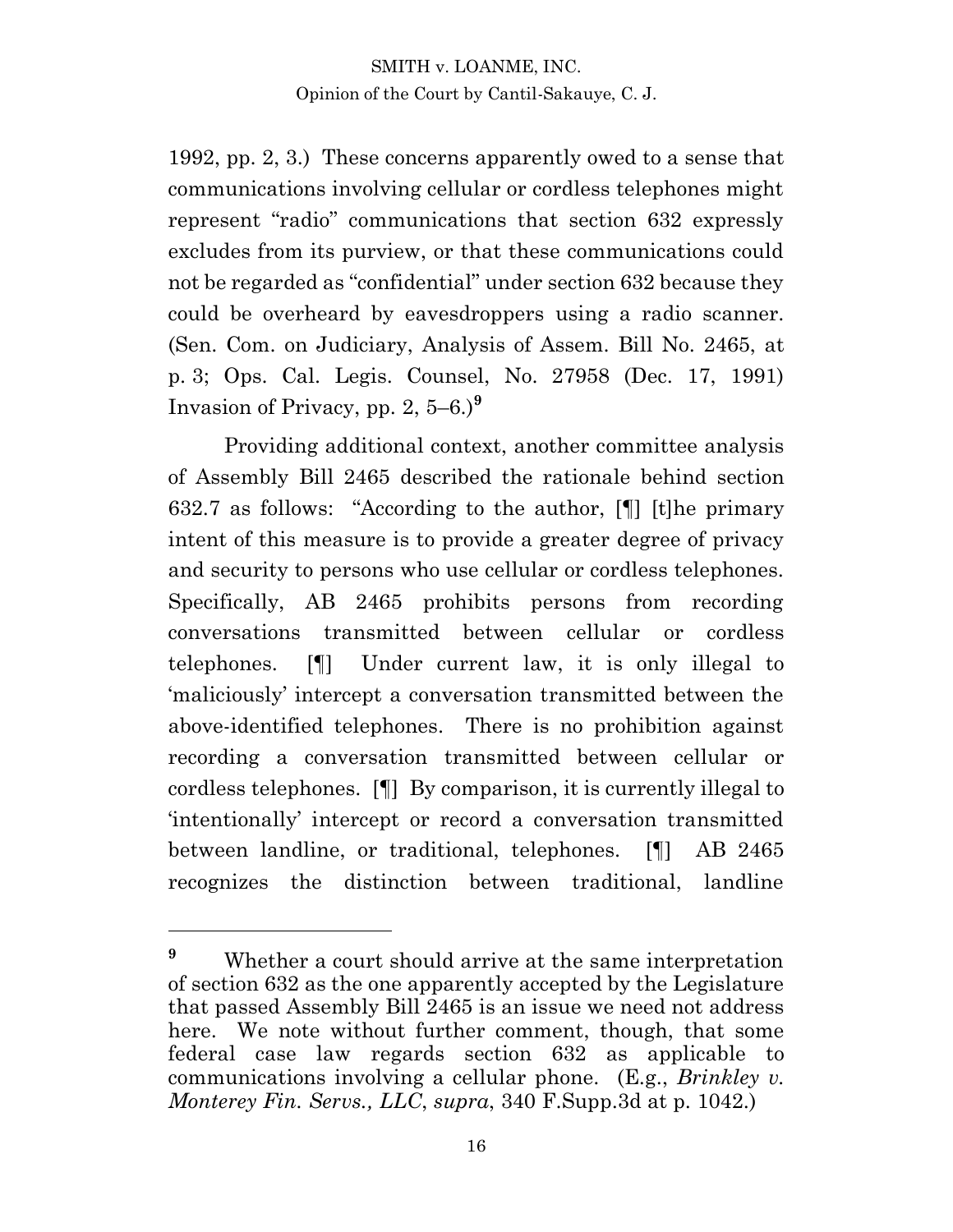telephones and inherently, less secure (or more public) nontraditional cellular and cordless telephones. Most simply, landline telephones employ 'closed' wire-to-wire systems, whereas cellular and cordless telephones employ radio waves. Generally, there is a greater expectation of privacy with regard to the former technology than the latter technology. [¶] However, this does not mean that persons who use cellular or cordless telephones may reasonably anticipate that their conversations will be both intercepted and recorded. While there may be utility in retaining relatively unimpeded access to the public 'air waves,' there is no value in permitting private telephone conversations that employ the 'air waves' to be indiscriminately record[ed]. [¶] AB 2465 strikes the appropriate balance. The innocent, merely curious, or nonmalicious interception of cellular or cordless telephone conversation will remain legal. However, it will be illegal to record the same conversations. Henceforth, persons using cellular or cordless telephones may do so knowing that their conversations are not being recorded." (Sen. Com. on Judiciary, Analysis of Assem. Bill No. 2465, *supra*, at pp. 3–4, underscoring omitted; see also Assem. Conc. Sen. Amends. to Assem. Bill No. 2465 (1991–1992 Reg. Sess.) as amended June 1, 1992, p. 1 [also quoting the author's statement that the bill "prohibits persons from recording conversations transmitted between cellular or cordless phones"]; Assem. Com. on Pub. Safety, Analysis of Assem. Bill No. 2465, *supra*, p. 1 [similarly quoting the author's statement of intent].)

These descriptions of existing law, and of what Assembly Bill 2465 would accomplish, fairly convey that the enacting Legislature viewed section 632.7 as plugging a perceived hole in the statutory scheme that left communications involving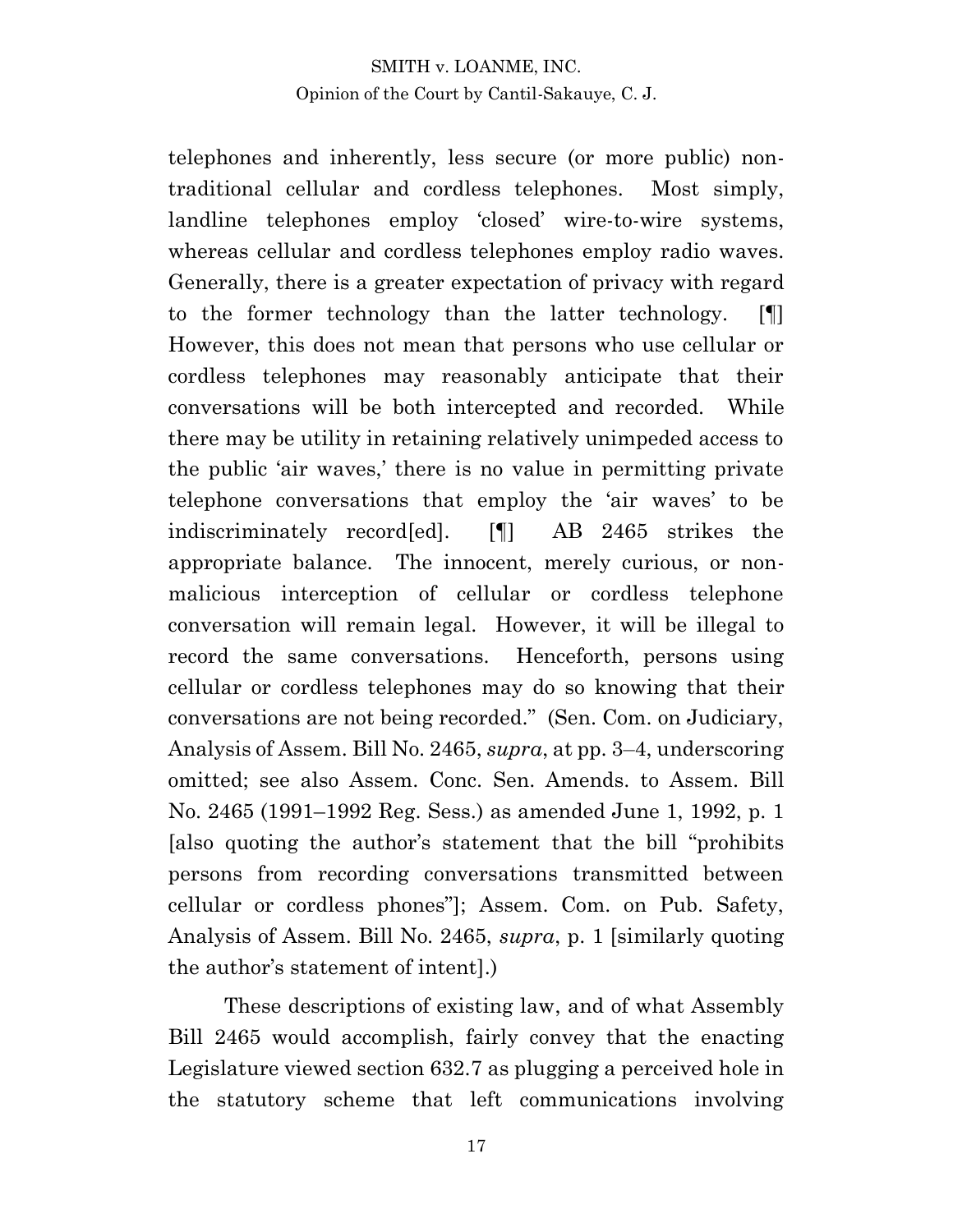cordless and cellular telephones unprotected from recording. The apparent intent was not limited to protecting covered communications from interlopers acting without malice (the malicious interception or receipt of a communication already being covered by sections 632.5 and 632.6). The Legislature's aim was instead to more generally protect communications involving a cordless or cellular phone from intentional recordation without the parties' consent — and by doing so, better align the array of protections accorded to calls involving cellular or cordless phones with the safeguards applicable to calls involving only landlines.

This intent would not be vindicated by an interpretation of section 632.7 as applicable only to recording by nonparties. Were the section so construed, parties to a communication transmitted between a cellular or cordless phone and another device could covertly record the communication, leaving intact a substantial component of the "discrepancy" in protections that the Legislature detected and sought to address. (Assem. Com. on Pub. Safety, Analysis of Assem. Bill No. 2465, *supra*, at p. 1.) On this point, by the time Assembly Bill 2465 came before the Legislature it had long been established that section 632 prohibits parties as well as nonparties from recording a "confidential communication" within its parameters. (*Warden v. Kahn* (1979) 99 Cal.App.3d 805, 812; *Forest E. Olson, Inc. v. Superior Court* (1976) 63 Cal.App.3d 188, 191–192.) Were we to regard section 632.7 as inapplicable to the parties to a communication, we would have to conclude that the Legislature that enacted Assembly Bill 2465 was content with retaining a substantial gap between the protections attached to landline communications and those afforded to calls involving a cellular or cordless telephone. Such a view of legislative intent — which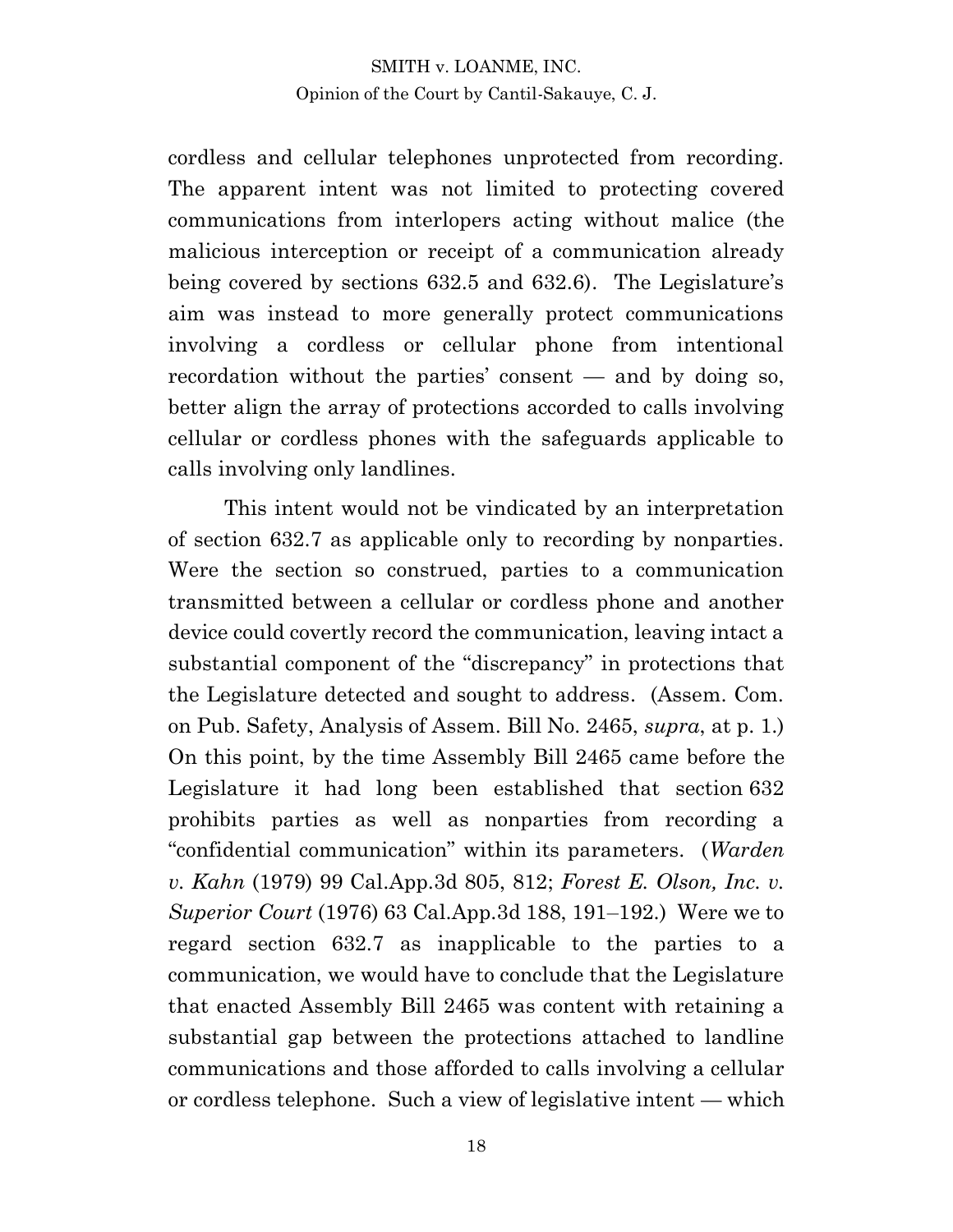would be in some tension with our previous assessment of the statutory scheme in *Flanagan*, *supra*, 27 Cal.4th at page 776 would be difficult to square with the historical record.

It is true that one might infer from some committee analyses of Assembly Bill 2465 that the prospect of invasions of privacy by third parties was front-and-center in legislators' minds as they considered the bill. (See *Smith*, *supra*, 43 Cal.App.5th at p. 857.) But unlike the Court of Appeal, we do not regard recording by nonparties as the Legislature's sole focus or concern. Even if such scenarios loomed large as Assembly Bill 2465 proceeded through the Legislature, it is also apparent from the legislative history that the Legislature saw this measure as protecting the privacy interests that can be implicated whenever a communication is recorded without consent, regardless of whether it is a party or an outsider performing the recording. (See *People v. Wade* (2016) 63 Cal.4th 137, 143; *Grupe Development Co. v. Superior Court* (1993) 4 Cal.4th 911, 921; accord, *Oncale v. Sundowner Offshore Services, Inc.* (1998) 523 U.S. 75, 79 [noting that statutory prohibitions "often go beyond the principal evil to cover reasonably comparable evils, and it is ultimately the provisions of our laws rather than the principal concerns of our legislators by which we are governed"].) And as explained *ante*, the language of section 632.7(a) is best read as addressing this more far-reaching concern by encompassing recordation by parties and nonparties alike. In short, even if certain scenarios involving third-party recordation of phone conversations may have been particularly salient when the Legislature passed Assembly Bill 2465, that does not mean section 632.7 applies only in those circumstances.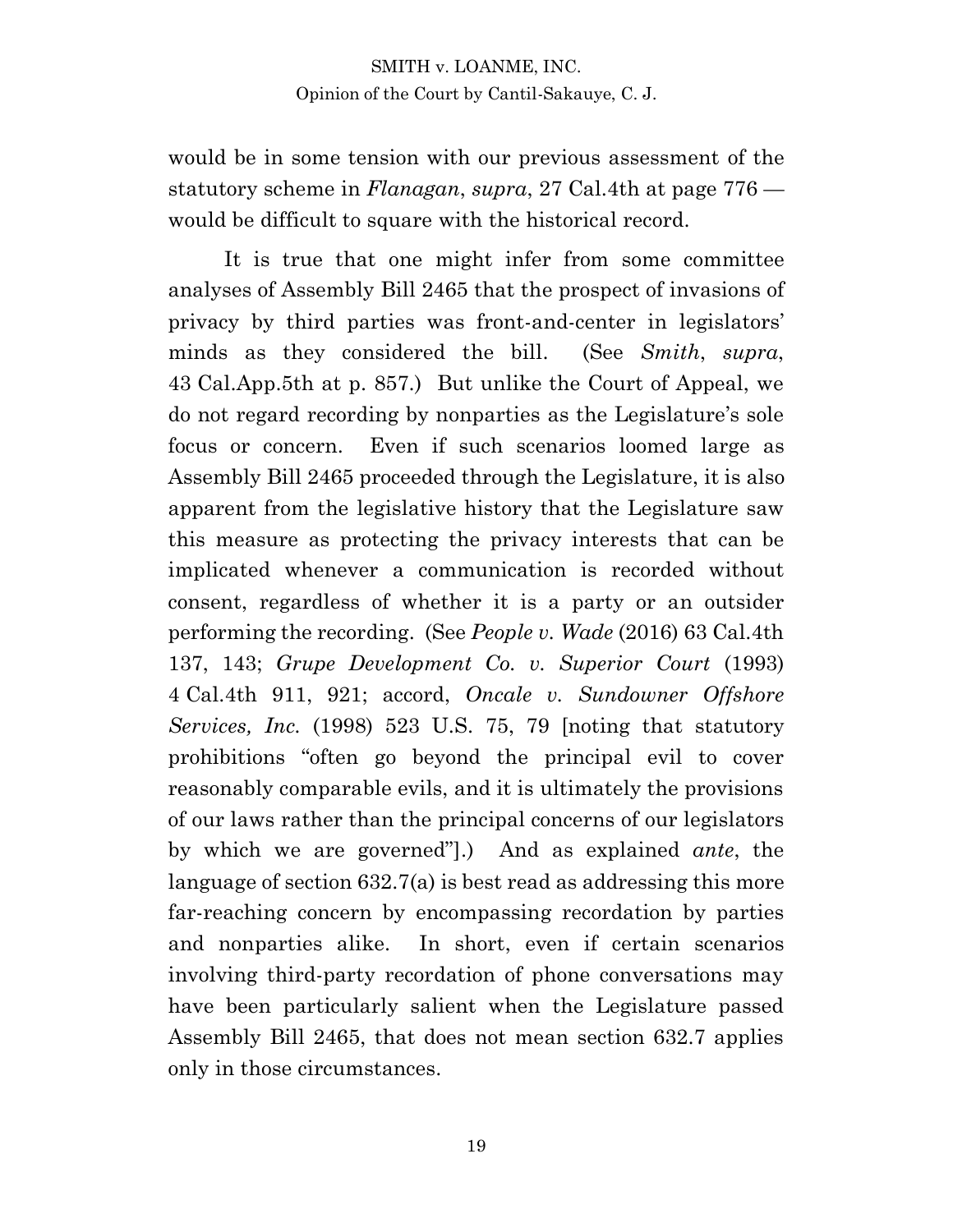### **E. Interpreting Section 632.7 as Applicable to Recording by Parties Better Promotes the Statutory Scheme's Goal of Protecting Privacy in Communications**

Policy considerations enshrined in the statutory scheme also point toward an interpretation of section 632.7 as applicable to recording by parties as well as nonparties. Such an interpretation is in synch with expressions of intent, findings, and declarations within the Invasion of Privacy Act, and with what we have understood to be the Legislature's rationales for shielding certain kinds of communications from recording.

"In enacting [the Invasion of Privacy Act], the Legislature declared in broad terms its intent 'to protect the right of privacy of the people of this state' from what it perceived as 'a serious threat to the free exercise of personal liberties [that] cannot be tolerated in a free and civilized society.' (Pen. Code, § 630.) This philosophy appears to lie at the heart of virtually all the decisions construing the Privacy Act." (*Ribas v. Clark* (1985) 38 Cal.3d 355, 359 (*Ribas*).) As we observed in *Flanagan*, *supra*, 27 Cal.4th 766, in subsequently enacting the Cellular Radio Telephone Privacy Act of 1985, the Legislature found and declared, " 'the advent of widespread use of cellular radio telephone technology means that persons will be conversing over a network which cannot guarantee privacy in the same way that it is guaranteed over landline systems.'" (*Flanagan*, at pp. 775–776, quoting Stats. 1985, ch. 909, § 2, p. 2900.) But significantly, the Legislature also declared in the 1985 law that "parties to a cellular radio telephone communication have a right of privacy in that communication." (Stats. 1985, ch. 909, § 2, p. 2900.) The Legislature made similar findings and declarations when, five years later, it retitled the 1985 law the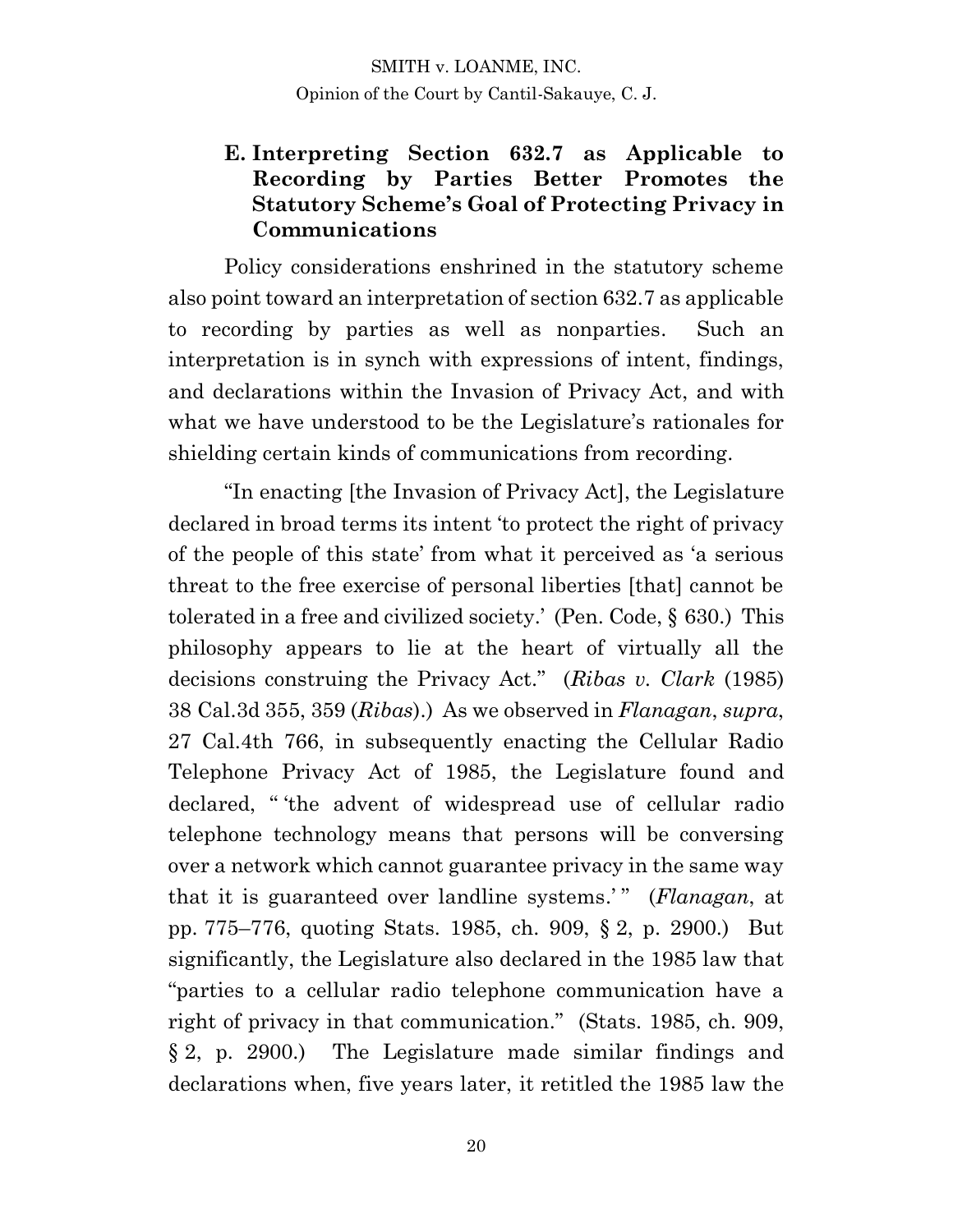Cordless and Cellular Radio Telephone Privacy Act and protected communications involving cordless phones from malicious interception and receipt. (Stats. 1990, ch. 696, §§ 1, 2, pp. 3267, 3268.)

The interpretation of section 632.7 we adopt is better aligned with these aims and declarations than a narrower interpretation would be. Recording a communication without the speaker's consent can implicate significant privacy concerns, regardless of whether a party or someone else is performing the recording. As we explained in *Ribas*, *supra*, 38 Cal.3d at pages 360–361, "While one who imparts private information risks the betrayal of his confidence by the other party, a substantial distinction has been recognized between the secondhand repetition of the contents of a conversation and its simultaneous dissemination to an unannounced second auditor, whether that auditor be a person or mechanical device." (See also *Flanagan*, *supra*, 27 Cal.4th at p. 775; *Sanders v. American Broadcasting Companies* (1999) 20 Cal.4th 907, 915.) The distinction stressed in *Ribas* owes to the fact that "secret monitoring denies the speaker an important aspect of privacy of communication — the right to control the nature and extent of the firsthand dissemination of his statements." (*Ribas*, at p. 361; *United States v. White* (1971) 401 U.S. 745, 787–788 (dis. opn. of Harlan, J.) ["[m]uch off-hand exchange is easily forgotten and one may count on the obscurity of his remarks, protected by the very fact of a limited audience, and the likelihood that the listener will either overlook or forget what is said, as well as the listener's inability to reformulate a conversation"]; Van Boven, *Electronic Surveillance in California: A Study in State Legislative Control* (1969) 57 Cal. L.Rev. 1182, 1231–1232.) To ensure that these concerns are addressed, the state has a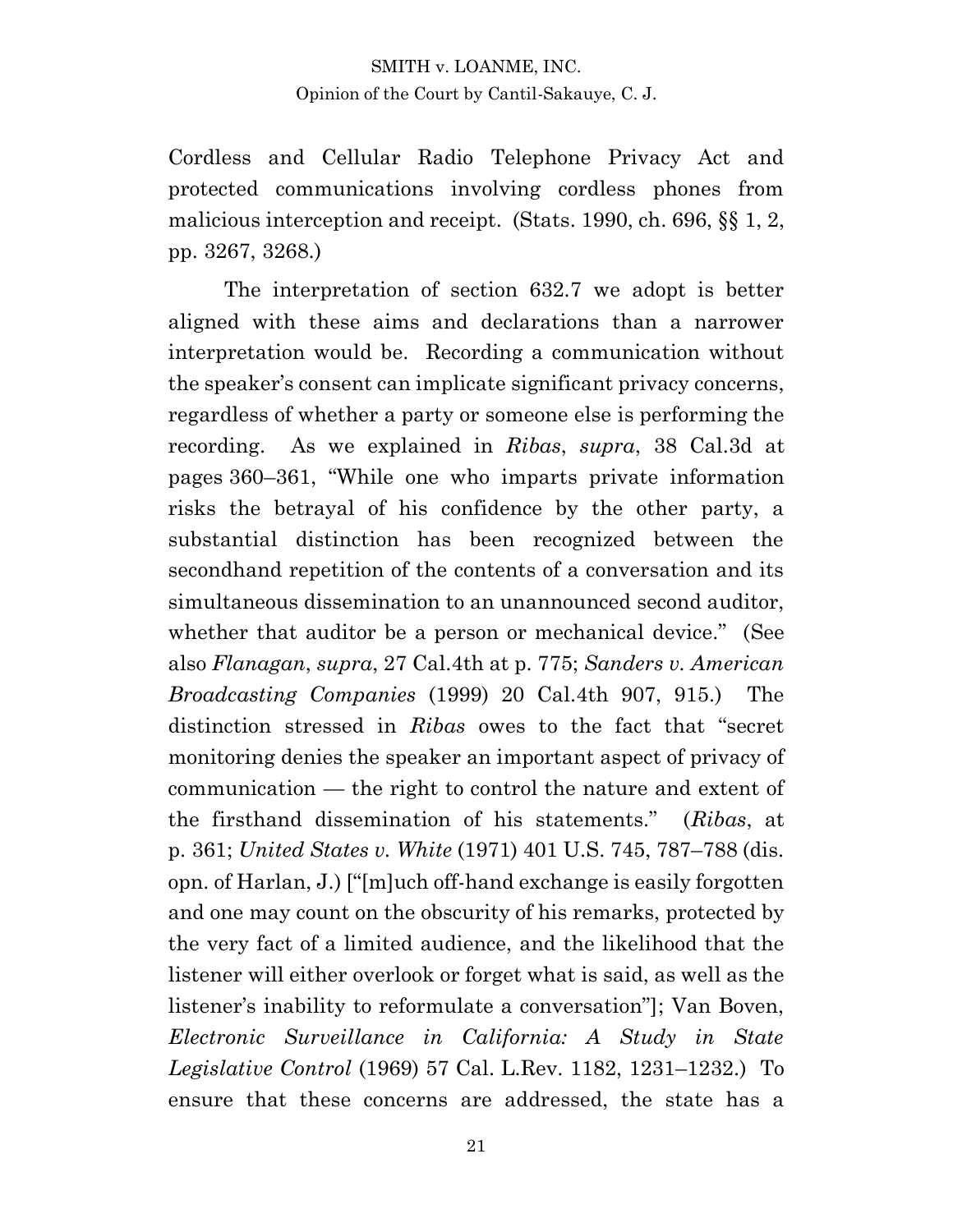"strong and continuing interest in the full and vigorous application" of laws that vindicate the privacy rights that can be compromised when a communication is recorded without consent. (*Kearney*, *supra*, 39 Cal.4th at p. 125 [discussing section 632].)

LoanMe asserts that these privacy interests would not be significantly affected if this court were to adopt the Court of Appeal's construction of section 632.7 because section 632 would remain as a backstop, protecting confidential communications conducted over a cellular or cordless telephone from being electronically recorded without all parties' consent. The fundamental problem with this argument is not necessarily that it is incorrect — the question of section 632's precise scope not being squarely before us — but that it does not align with the Legislature's intent when it enacted section 632.7. Correctly or not, the Legislature that passed Assembly Bill 2465 and added section 632.7 to the Penal Code read section 632 differently and saw a gap in the statutory scheme that left cellular and cordless communications unprotected. This perceived hole would be adequately filled only if section 632.7 is construed as prohibiting the intentional recording of these communications absent the consent of all parties, without regard to whether the recording is performed by a party or by someone other than a party.

### **F. LoanMe's Absurdity Argument Fails**

Echoing the Court of Appeal below, LoanMe also argues that section 632.7 should not be interpreted as imposing liability on parties "on the basis of pure happenstance." (*Smith*, *supra*, 43 Cal.App.5th at p. 853.) As LoanMe puts it, "[h]ad Smith answered on a landline phone, section 632.7 could not apply under any interpretation had LoanMe been using a landline too.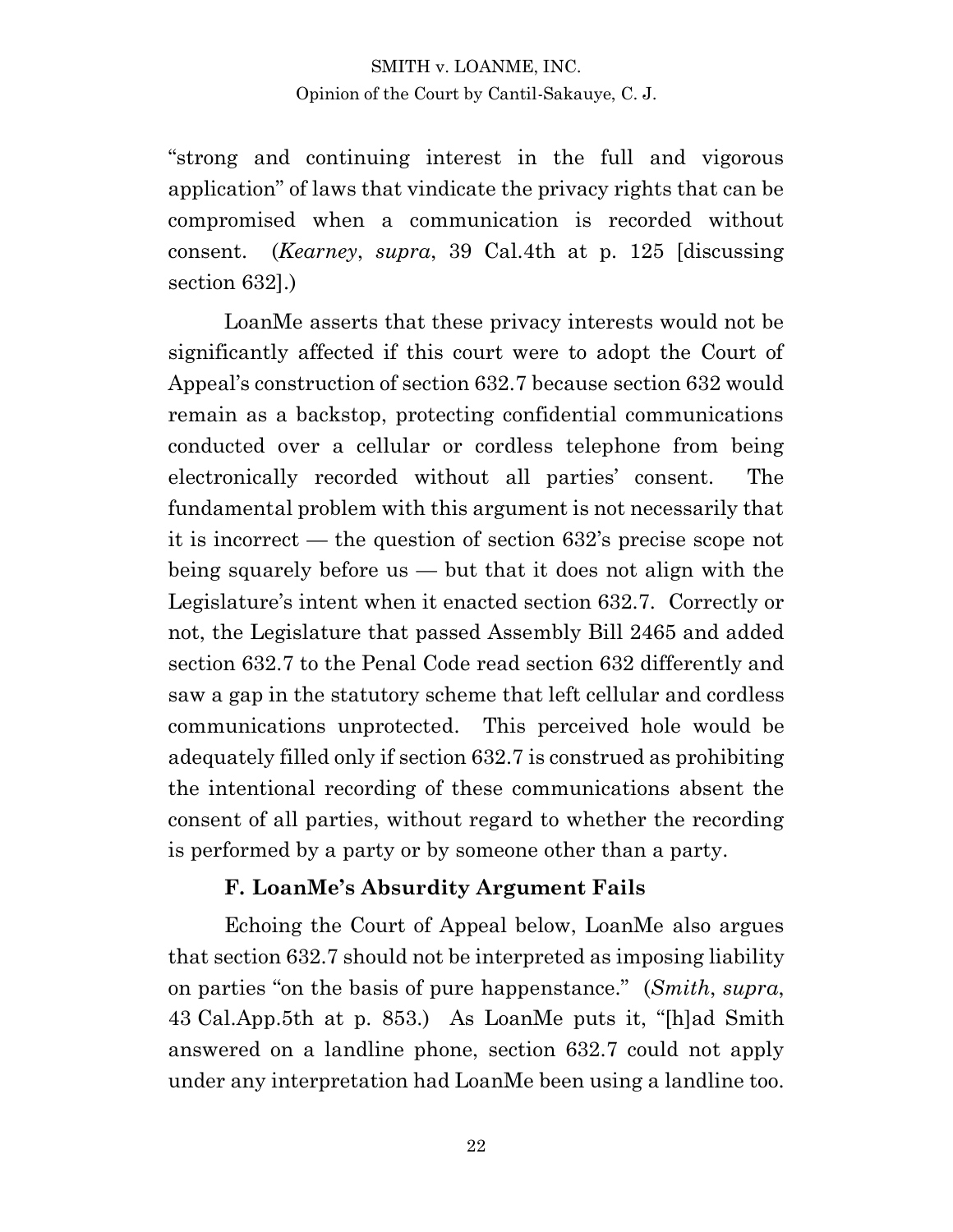But because of the happenstance that Smith allegedly answered LoanMe's call on a cordless phone, section 632.7 subjects LoanMe to criminal and civil liability." As had the Court of Appeal (*Smith*, at p. 853), LoanMe characterizes this result as "absurd."

This argument gives short shrift to section 632.7's complementary role in a larger statutory scheme. It is true that section 632.7 does not apply when all parties to a communication use landline phones. But section 632, which prohibits the use of an electronic device to intentionally record without proper consent "confidential communications" transmitted between such phones, frequently *will* apply to such a conversation. As construed in *Flanagan*, *supra*, 27 Cal.4th at page 768, section 632's protections adhere to communications in which a party has "an objectively reasonable expectation that the conversation is not being overheard or recorded." When one juxtaposes section 632's coverage, so defined, against that of section 632.7, it becomes apparent that as a practical matter the kind of phone used to receive a call will commonly make no difference in determining whether a caller is liable under some portion of the statutory scheme for recording a call without the consent of all parties.

Concededly, a discrepancy may exist between section 632's coverage and that of section 632.7 in situations where a communication is not confidential. Yet this difference, whatever it may be in practical terms today in light of current privacy expectations (see *Flanagan*, *supra*, 27 Cal.4th at p. 768), owes to the Legislature's apparent sense, decades ago, that cellular and cordless communications were incapable of being cast as confidential. Moreover, any perceived harshness in applying section 632.7 to a party's recordation of a nonconfidential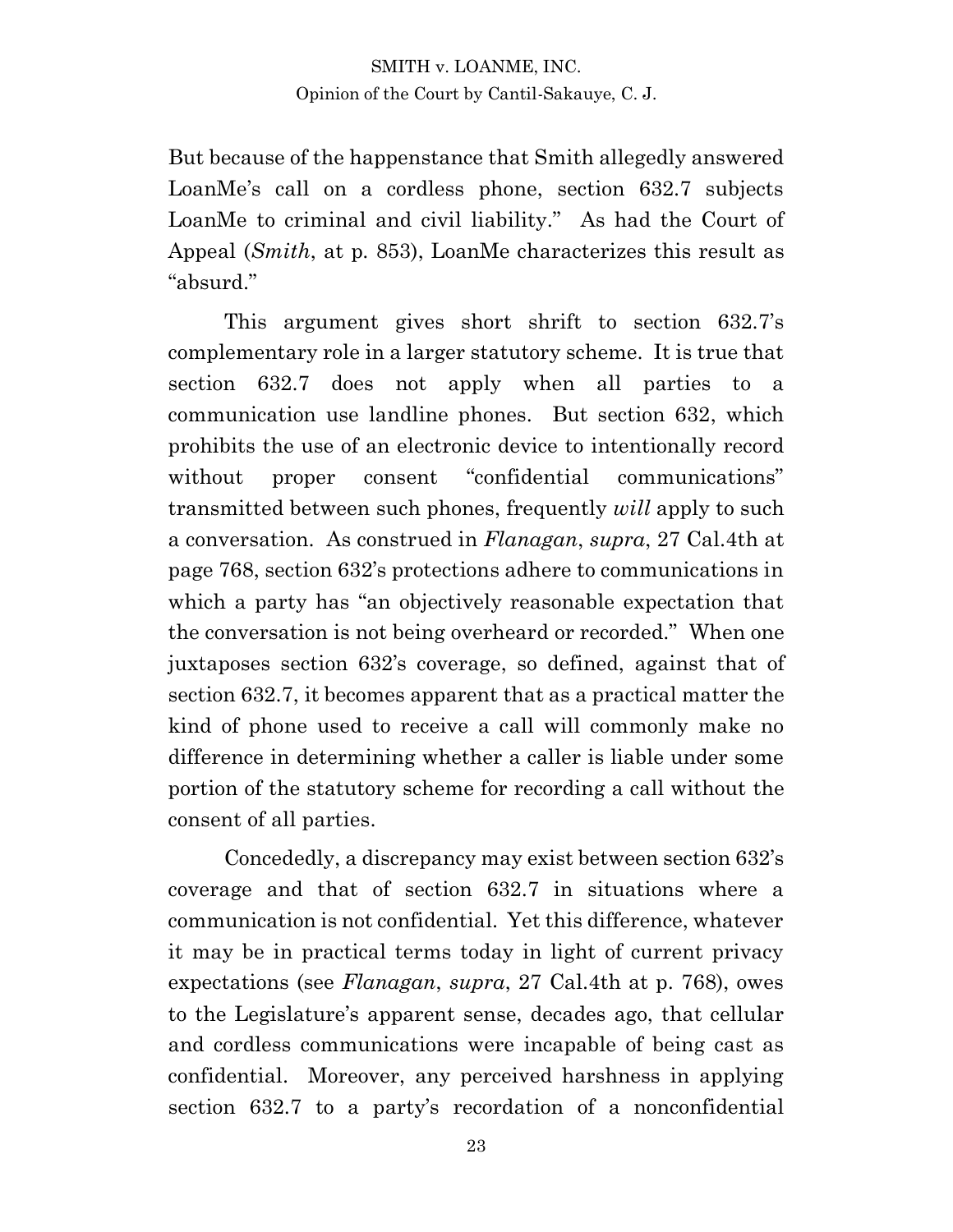communication is lessened by the fact that a party can avoid liability under the statute by taking reasonable precautions, such as obtaining the consent to record the statute requires. In this respect, LoanMe's absurdity argument resembles a position we rejected in *Kearney*, *supra*, 39 Cal.4th 95, in which we determined that section 632 applied prospectively to phone calls between the Georgia branch of a national brokerage firm and the firm's California clients. (*Kearney*, at pp. 100–101.) In *Kearney*, we responded to the defendant's concern that someone who received a call in Georgia would not necessarily know whether a caller was in California, and hence whether California law applied to the call. (*Id.*, at p. 127.) We observed that "there would appear to be no reason why an [employee of the defendant], when answering a call, could not simply inquire where the client is calling from." (*Ibid*.) Similarly here, a party who wants to record a call that may fall within the strictures of section 632.7 is hardly in an impossible situation. **10**

**<sup>10</sup>** Amici curiae Project Veritas and the Project Veritas Action Fund (the Veritas amici) assert that constitutional considerations militate in favor of a construction of section 632.7 as concerned only with recording by nonparties. We do not believe any such considerations carry sufficient force here as to compel this interpretation. We observe, however, that especially insofar as the Veritas amici's concerns involve section 632.7's application to emerging uses of smartphones and similar devices, the Legislature has in the past amended the Invasion of Privacy Act to better address the use and misuse of new technologies. Our sister branch may well take another look at the statutory scheme, should legislators believe that further updating is warranted.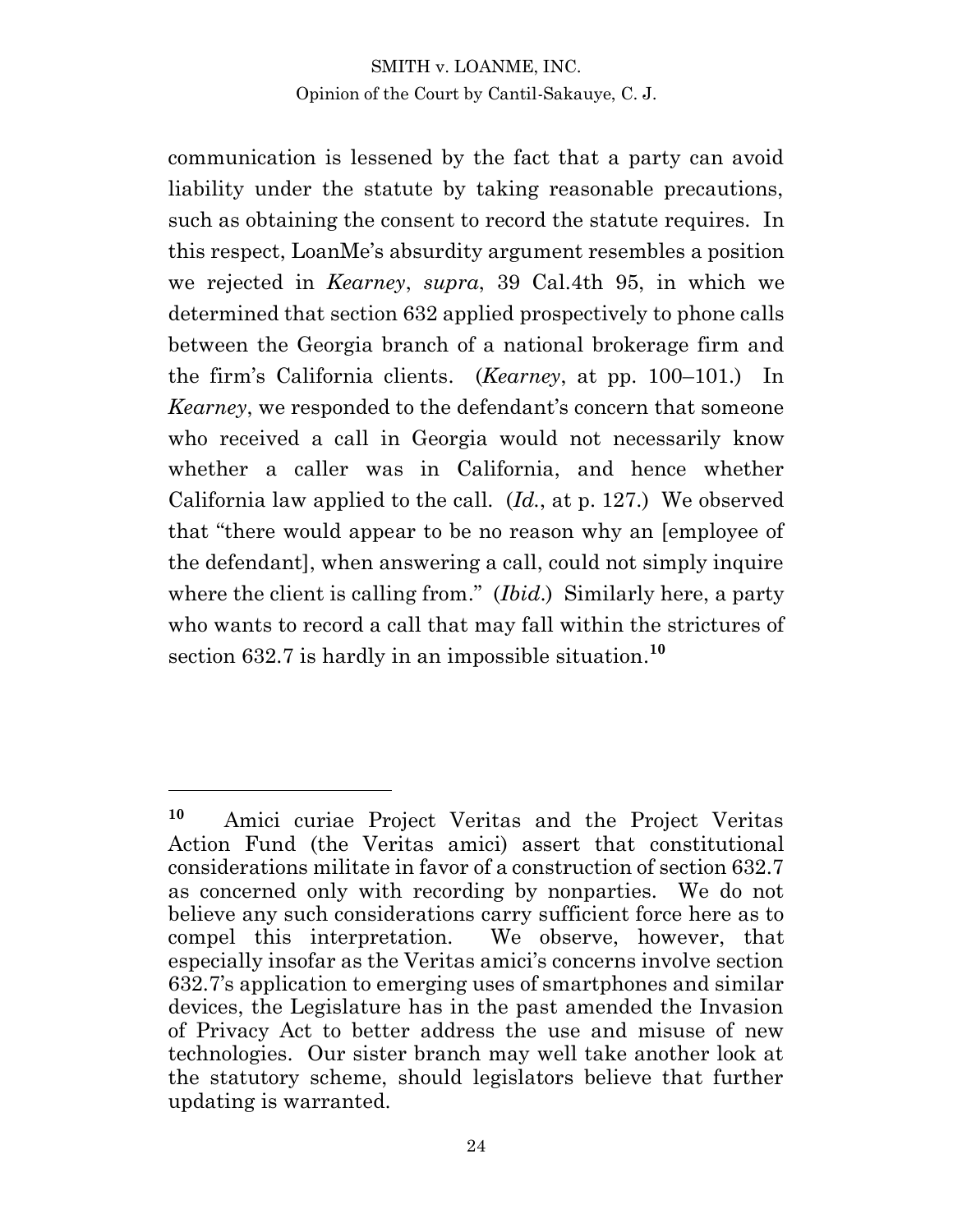## **G. The Rule of Lenity Does Not Apply Here**

LoanMe also argues that the rule of lenity applies here and supports an interpretation of section 632.7 as concerned only with recording by nonparties to a communication. We conclude that the circumstances before us do not justify the invocation of this principle.

The rule of lenity " 'generally requires that "ambiguity in a criminal statute should be resolved in favor of lenity, giving the defendant the benefit of every reasonable doubt on questions of interpretation." ' " (*People v. Nuckles* (2013) 56 Cal.4th 601, 611.) But "[t]he rule of lenity does not apply every time there are two or more reasonable interpretations of a penal statute." (*People v. Manzo* (2012) 53 Cal.4th 880, 889 (*Manzo*).) On the contrary, this principle applies only " 'when " 'two reasonable interpretations of the same provision stand in relative equipoise . . . . " " *(Ibid.)* 

As in *Manzo*, *supra*, 53 Cal.4th at page 889, "We do not face that degree of uncertainty in this case" — or, frankly, any great uncertainty at all regarding legislative intent. Here, as there, "[t]he legislative history, the purpose of the statute, general public policy concerns, and logic all favor" the interpretation we adopt. (*Ibid*.) Of even more significance, so too does the statutory language. Accordingly, we decline LoanMe's invitation to apply the rule of lenity.**<sup>11</sup>**

**<sup>11</sup>** Smith argues that the rule of lenity has no application where, as here, a law with potential civil and criminal consequences is being invoked only by a civil plaintiff. (But see *Leocal v. Ashcroft* (2004) 543 U.S. 1, 11–12, fn. 8.) Our analysis makes it unnecessary to address this argument.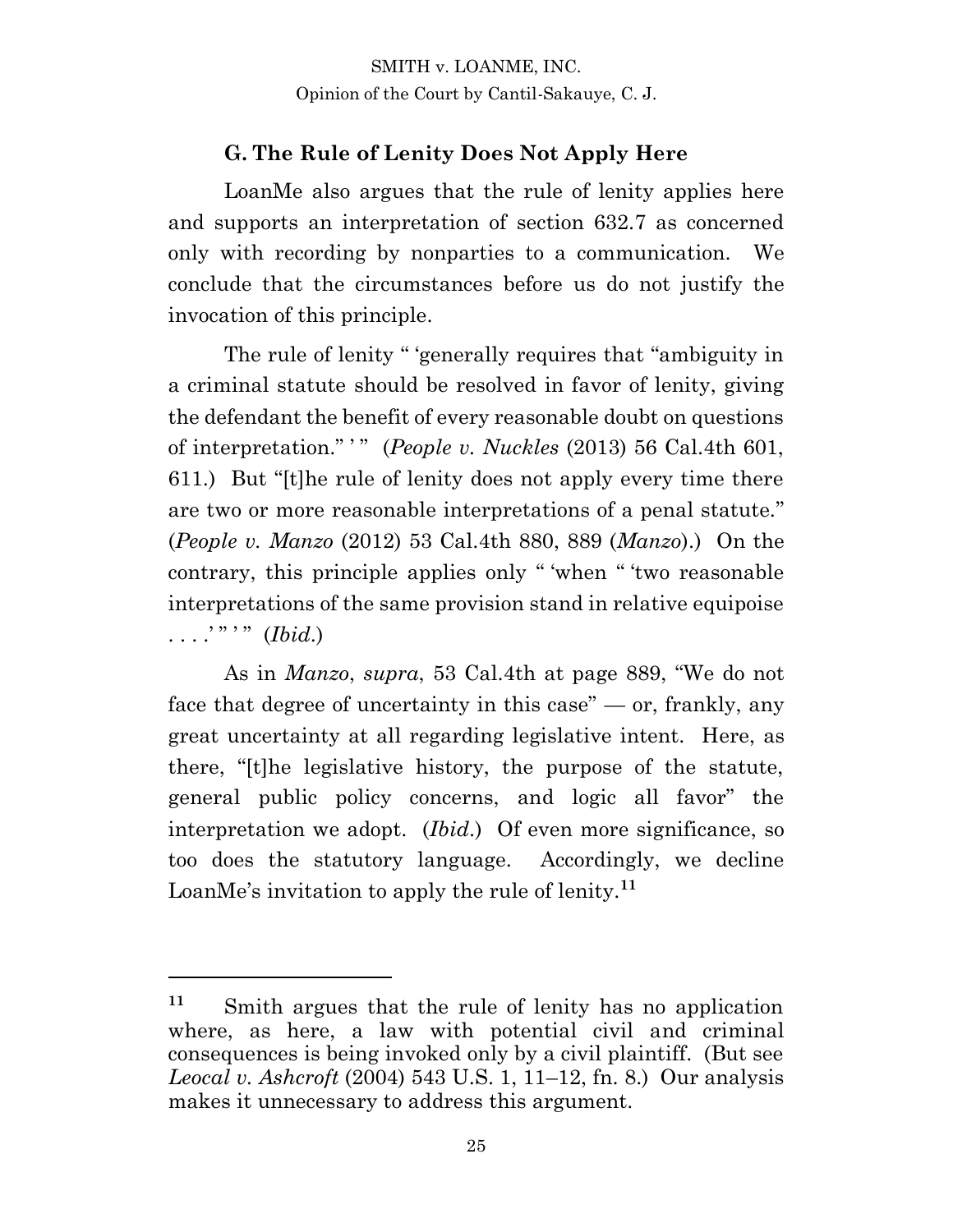#### **III. DISPOSITION**

We conclude that section 632.7 prohibits parties as well as nonparties from intentionally recording a communication transmitted between a cellular or cordless phone and another device without the consent of all parties to the communication. The Court of Appeal did not address LoanMe's additional contentions that its activation of a beep tone gave Smith notice that their conversation was being recorded, and that by remaining on the call, Smith consented to having the call recorded. We reverse the judgment of the Court of Appeal and remand the cause to that court for further proceedings consistent with our opinion, including consideration of these arguments as may be appropriate.

## **CANTIL-SAKAUYE, C. J.**

**We Concur: CORRIGAN, J. LIU, J. CUÉLLAR , J. KRUGER, J. GROBAN, J. JENKINS, J.**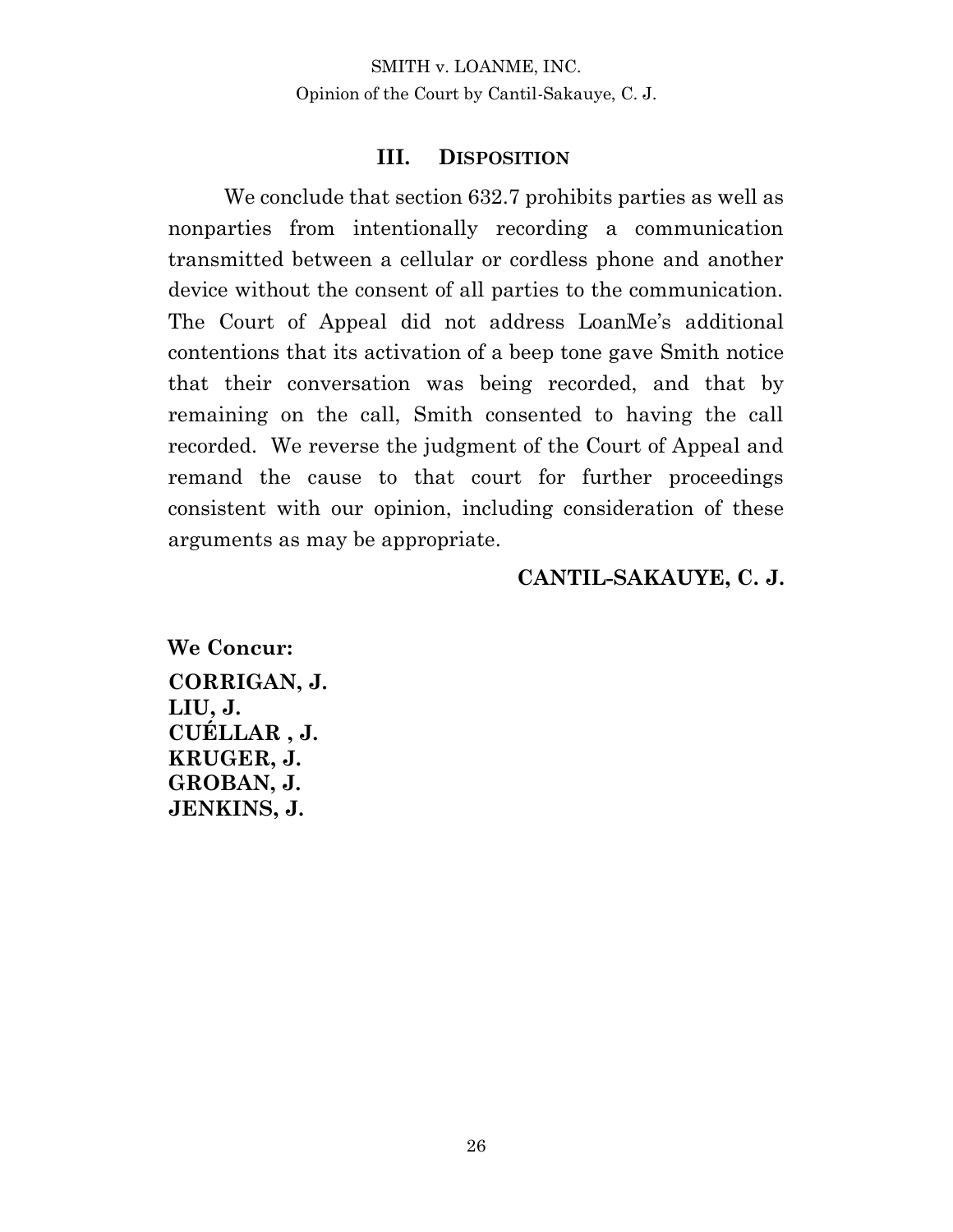*See next page for addresses and telephone numbers for counsel who argued in Supreme Court.*

**\_\_\_\_\_\_\_\_\_\_\_\_\_\_\_\_\_\_\_\_\_\_\_\_\_\_\_\_\_\_\_\_\_\_\_\_\_\_\_\_\_\_\_\_\_\_\_\_\_\_\_\_\_\_\_\_\_\_\_\_\_\_\_\_\_\_\_\_\_\_\_\_\_\_\_\_\_\_\_\_\_\_**

**\_\_\_\_\_\_\_\_\_\_\_\_\_\_\_\_\_\_\_\_\_\_\_\_\_\_\_\_\_\_\_\_\_\_\_\_\_\_\_\_\_\_\_\_\_\_\_\_\_\_\_\_\_\_\_\_\_\_\_\_\_\_\_\_\_\_\_\_\_\_\_\_\_\_\_\_\_\_\_\_\_\_**

**\_\_\_\_\_\_\_\_\_\_\_\_\_\_\_\_\_\_\_\_\_\_\_\_\_\_\_\_\_\_\_\_\_\_\_\_\_\_\_\_\_\_\_\_\_\_\_\_\_\_\_\_\_\_\_\_\_\_\_\_\_\_\_\_\_\_\_\_\_\_\_\_\_\_\_\_\_\_\_\_\_\_**

**Name of Opinion** Smith v. LoanMe, Inc.

**Unpublished Opinion Original Appeal Original Proceeding Review Granted** XX 43 Cal.App.5th 844 **Rehearing Granted**

**Opinion No.** S260391 **Date Filed:** April 1, 2021

**Court:** Superior **County:** Riverside **Judge:** Sharon J. Waters

#### **Counsel:**

Law Offices of Todd M. Friedman, Todd M. Friedman, Adrian R. Bacon and Thomas E. Wheeler for Plaintiff and Appellant.

**\_\_\_\_\_\_\_\_\_\_\_\_\_\_\_\_\_\_\_\_\_\_\_\_\_\_\_\_\_\_\_\_\_\_\_\_\_\_\_\_\_\_\_\_\_\_\_\_\_\_\_\_\_\_\_\_\_\_\_\_\_\_\_\_\_\_\_\_\_\_\_\_\_\_\_\_\_\_\_\_\_\_**

F. Paul Bland; DiCello Levitt Gutzler, Amy E. Keller and Justin Hawal for Public Justice, P.C., as Amicus Curiae on behalf of Plaintiff and Appellant.

Ignacio Hernández; Megan Iorio and Alan Butler for Consumer Action, Consumer Federation of California and Electronic Privacy Information Center as Amici Curiae on behalf of Plaintiff and Appellant.

Finlayson Toffer Roosevelt & Lilly, Michael R. Williams and Jared M. Toffer for Defendant and Respondent.

Barr & Klein, Benjamin T. Barr, Stephen R. Klein; Litchfield Cavo and G. David Rubin for Project Veritas and Project Veritas Action Fund as Amici Curiae on behalf of Defendant and Respondent.

Akin Gump Strauss Hauer & Feld, Rex S. Heinke, Neal Ross Marder, Jessica M. Weisel and Rebecca A. Girolamo for American Medical Response, Inc., as Amicus Curiae on behalf of Defendant and Respondent.

Baker McKenzie, Edward D. Totino and Benjamin W. Turner for Atlantic Credit & Finance, Inc., as Amicus Curiae on behalf of Defendant and Respondent.